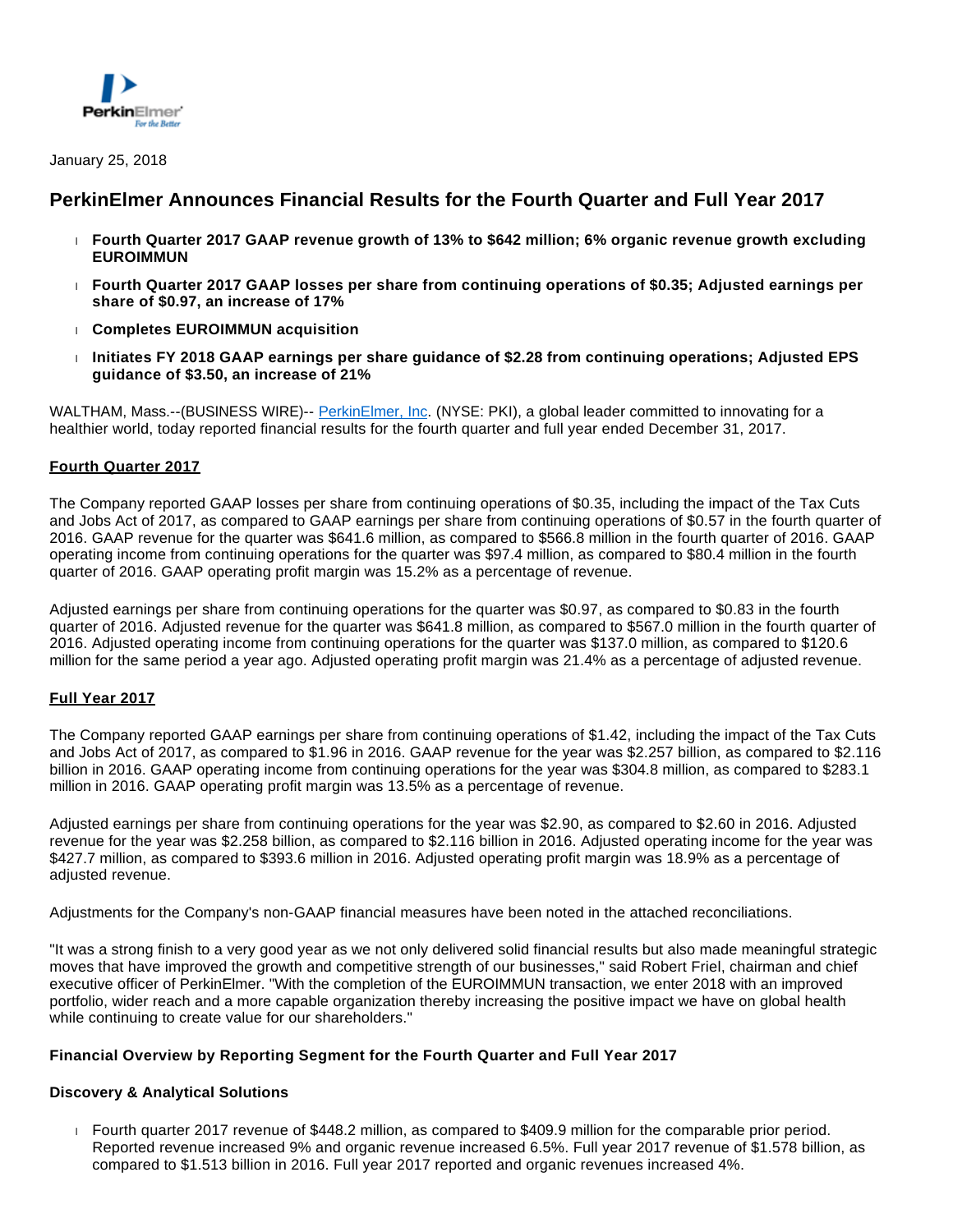- Fourth quarter 2017 operating income of \$77.0 million, as compared to operating income of \$69.7 million for the comparable prior period. Full year 2017 operating income of \$206.7 million, as compared to operating income of \$196.8 million for 2016.
- Fourth quarter 2017 adjusted operating income of \$93.7 million, as compared to \$82.9 million in the comparable prior period. Fourth quarter 2017 adjusted operating profit margin was 20.9% as a percentage of revenue, as compared to 20.2% in the fourth quarter of 2016. Full year 2017 adjusted operating income of \$270.9 million, as compared to adjusted operating income of \$255.9 million for 2016. Full year 2017 adjusted operating profit margin was 17.2% as a percentage of revenue, as compared to 16.9% in 2016.

#### **Diagnostics**

- Fourth quarter 2017 revenue of \$193.4 million, as compared to \$156.8 million for the comparable prior period. Fourth quarter 2017 reported revenue increased 23% and organic revenue excluding EUROIMMUN increased 6%. Full year 2017 revenue of \$678.5 million, as compared to \$602.5 million in 2016. Full year 2017 reported revenue increased 13% and organic revenue excluding EUROIMMUN increased 5%.
- Fourth quarter 2017 operating income of \$34.5 million, as compared to \$36.3 million for the comparable prior period. Full year 2017 operating income of \$149.6 million, as compared to operating income of \$149.6 million for 2016.
- Fourth quarter 2017 adjusted operating income of \$59.5 million, as compared to \$48.1 million for the comparable prior period. Fourth quarter 2017 adjusted operating profit margin was 30.8% as a percentage of adjusted revenue, as compared to 30.6% in the fourth quarter of 2016. Full year 2017 adjusted operating income of \$210.4 million, as compared to adjusted operating income of \$185.8 million for 2016. Full year 2017 adjusted operating profit margin was 31.0% as a percentage of adjusted revenue, as compared to 30.8% in 2016.

#### **Financial Guidance - Full Year 2018**

For the full year 2018, the Company forecasts GAAP earnings per share from continuing operations of \$2.28 and on a non-GAAP basis, which is expected to include the adjustments noted in the attached reconciliation, adjusted earnings per share of \$3.50.

#### **Conference Call Information**

The Company will discuss its fourth quarter and full year 2017 results and its outlook for business trends in a conference call on January 25, 2018 at 5:00 p.m. Eastern Time. To access the call, please dial (541) 797-2422 prior to the scheduled conference call time and provide the access code 5294434.

A live audio webcast of the call will be available on the [Investor](http://cts.businesswire.com/ct/CT?id=smartlink&url=http%3A%2F%2Fwww.perkinelmer.com%2Fcorporate%2Finvestors%2F&esheet=51748895&newsitemid=20180125006207&lan=en-US&anchor=Investor&index=2&md5=1686596b228c62d1194150a5558513d2) section of the Company's Web site, [www.perkinelmer.com](http://cts.businesswire.com/ct/CT?id=smartlink&url=http%3A%2F%2Fwww.perkinelmer.com&esheet=51748895&newsitemid=20180125006207&lan=en-US&anchor=www.perkinelmer.com&index=3&md5=3e79b88b78e15500ae2a0f3617a292a7). Please go to the site at least 15 minutes prior to the call in order to register, download, and install any necessary software. An archived version of the webcast will be posted on the Company's Web site for a two week period beginning approximately two hours after the call.

#### **Use of Non-GAAP Financial Measures**

In addition to financial measures prepared in accordance with generally accepted accounting principles (GAAP), this earnings announcement also contains non-GAAP financial measures. The reasons that we use these measures, a reconciliation of these measures to the most directly comparable GAAP measures, and other information relating to these measures are included below following our GAAP financial statements.

## **Factors Affecting Future Performance**

This press release contains "forward-looking" statements within the meaning of the Private Securities Litigation Reform Act of 1995, including, but not limited to, statements relating to estimates and projections of future earnings per share, cash flow and revenue growth and other financial results, developments relating to our customers and end-markets, and plans concerning business development opportunities, acquisitions and divestitures. Words such as "believes," "intends," "anticipates," "plans," "expects," "projects," "forecasts," "will" and similar expressions, and references to guidance, are intended to identify forward-looking statements. Such statements are based on management's current assumptions and expectations and no assurances can be given that our assumptions or expectations will prove to be correct. A number of important risk factors could cause actual results to differ materially from the results described, implied or projected in any forward-looking statements. These factors include, without limitation: (1) markets into which we sell our products declining or not growing as anticipated; (2) fluctuations in the global economic and political environments; (3) our failure to introduce new products in a timely manner; (4) our ability to execute acquisitions and license technologies, or to successfully integrate acquired businesses such as EUROIMMUN and licensed technologies into our existing business or to make them profitable, or successfully divest businesses; (5) our failure to adequately protect our intellectual property; (6) the loss of any of our licenses or licensed rights; (7) our ability to compete effectively; (8) fluctuation in our quarterly operating results and our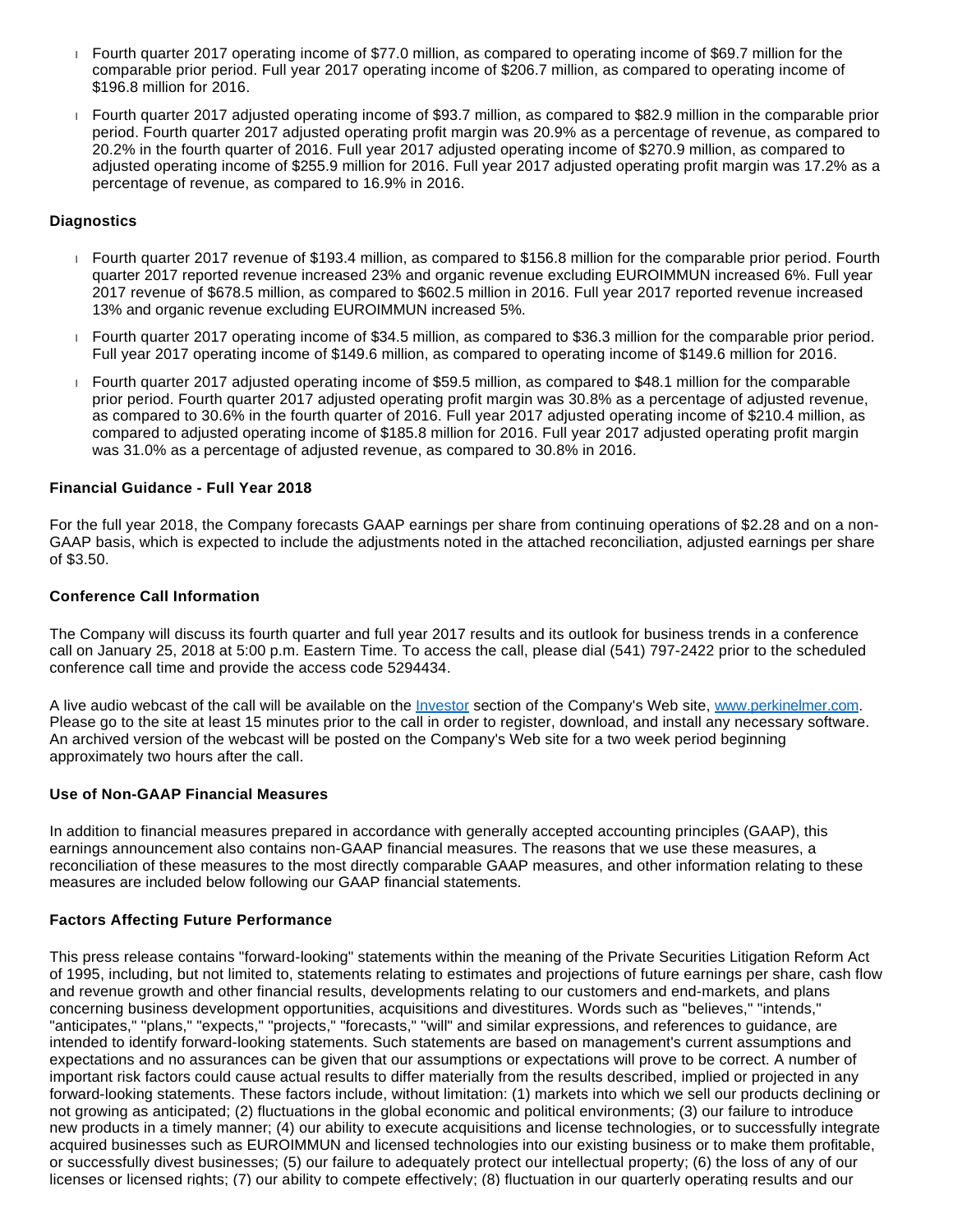ability to adjust our operations to address unexpected changes; (9) significant disruption in third-party package delivery and import/export services or significant increases in prices for those services; (10) disruptions in the supply of raw materials and supplies; (11) the manufacture and sale of products exposing us to product liability claims; (12) our failure to maintain compliance with applicable government regulations; (13) regulatory changes; (14) our failure to comply with healthcare industry regulations; (15) economic, political and other risks associated with foreign operations; (16) our ability to retain key personnel; (17) significant disruption in our information technology systems; (18) our ability to obtain future financing; (19) restrictions in our credit agreements; (20) the United Kingdom's intention to withdraw from the European Union; (21) our ability to realize the full value of our intangible assets; (22) significant fluctuations in our stock price; (23) reduction or elimination of dividends on our common stock; and (24) other factors which we describe under the caption "Risk Factors" in our most recent quarterly report on Form 10-Q and in our other filings with the Securities and Exchange Commission. We disclaim any intention or obligation to update any forward-looking statements as a result of developments occurring after the date of this press release.

#### **About PerkinElmer**

PerkinElmer, Inc. is a global leader focused on innovating for a healthier world. The Company reported revenue of approximately \$2.3 billion in 2017, has about 11,000 employees serving customers in more than 150 countries, and is a component of the S&P 500 Index. Additional information is available through 1-877-PKI-NYSE, or at [www.perkinelmer.com](http://cts.businesswire.com/ct/CT?id=smartlink&url=http%3A%2F%2Fwww.perkinelmer.com&esheet=51748895&newsitemid=20180125006207&lan=en-US&anchor=www.perkinelmer.com&index=4&md5=39e0b3027fd8b1a809da16ecfcd54aa9).

## **PerkinElmer, Inc. and Subsidiaries CONDENSED CONSOLIDATED INCOME STATEMENTS**

|                                                                         | <b>Three Months Ended</b> |                      |                        |                   |    | <b>Twelve Months Ended</b> |    |                    |  |
|-------------------------------------------------------------------------|---------------------------|----------------------|------------------------|-------------------|----|----------------------------|----|--------------------|--|
| (In thousands, except per share<br>data)                                |                           | December 31.<br>2017 | <b>January 1, 2017</b> |                   |    | December 31.<br>2017       |    | January 1, 2017    |  |
| <b>Revenue</b>                                                          | \$                        | 641,630              | \$                     | 566,770           | \$ | 2,256,982                  | \$ | 2,115,517          |  |
| Cost of revenue                                                         |                           | 334,535              |                        | 290,607           |    | 1,183,951                  |    | 1,102,164          |  |
| Selling, general and administrative                                     |                           |                      |                        |                   |    |                            |    |                    |  |
| expenses<br>Research and development expenses                           |                           | 172,271<br>37,667    |                        | 162,795<br>32,926 |    | 616,167<br>139,404         |    | 600,885<br>124,278 |  |
| Restructuring and contract termination                                  |                           |                      |                        |                   |    |                            |    |                    |  |
| charges, net                                                            |                           | (263)                |                        |                   |    | 12,657                     |    | 5,124              |  |
| <b>Operating income from continuing</b>                                 |                           |                      |                        |                   |    |                            |    |                    |  |
| operations                                                              |                           | 97,420               |                        | 80,442            |    | 304,803                    |    | 283,066            |  |
| Interest income                                                         |                           | (1,059)              |                        | (341)             |    | (2,571)                    |    | (702)              |  |
| Interest expense                                                        |                           | 11,430               |                        | 10,750            |    | 43,940                     |    | 41,528             |  |
| Loss (gain) on disposition of businesses<br>and assets, net             |                           | 8                    |                        |                   |    | 309                        |    | (5, 562)           |  |
| Other expense (income), net                                             |                           | 6,152                |                        | 847               |    | (33, 593)                  |    | 3,734              |  |
| Income from continuing operations,                                      |                           |                      |                        |                   |    |                            |    |                    |  |
| before income taxes                                                     |                           | 80,889               |                        | 69,186            |    | 296,718                    |    | 244,068            |  |
| Provision for income taxes                                              |                           | 119,333              |                        | 6,897             |    | 139,828                    |    | 28,362             |  |
| (Loss) income from continuing                                           |                           |                      |                        |                   |    |                            |    |                    |  |
| operations                                                              |                           | (38, 444)            |                        | 62,289            |    | 156,890                    |    | 215,706            |  |
| Income from discontinued operations,                                    |                           |                      |                        |                   |    |                            |    |                    |  |
| before income taxes                                                     |                           |                      |                        | 3,665             |    | 650                        |    | 22,229             |  |
| (Loss) gain on disposition of<br>discontinued operations, before income |                           |                      |                        |                   |    |                            |    |                    |  |
| taxes                                                                   |                           | (556)                |                        |                   |    | 179,615                    |    | 619                |  |
| Provision for income taxes on                                           |                           |                      |                        |                   |    |                            |    |                    |  |
| discontinued operations and dispositions                                |                           | 2,117                |                        | 1,105             |    | 44,522                     |    | 4,255              |  |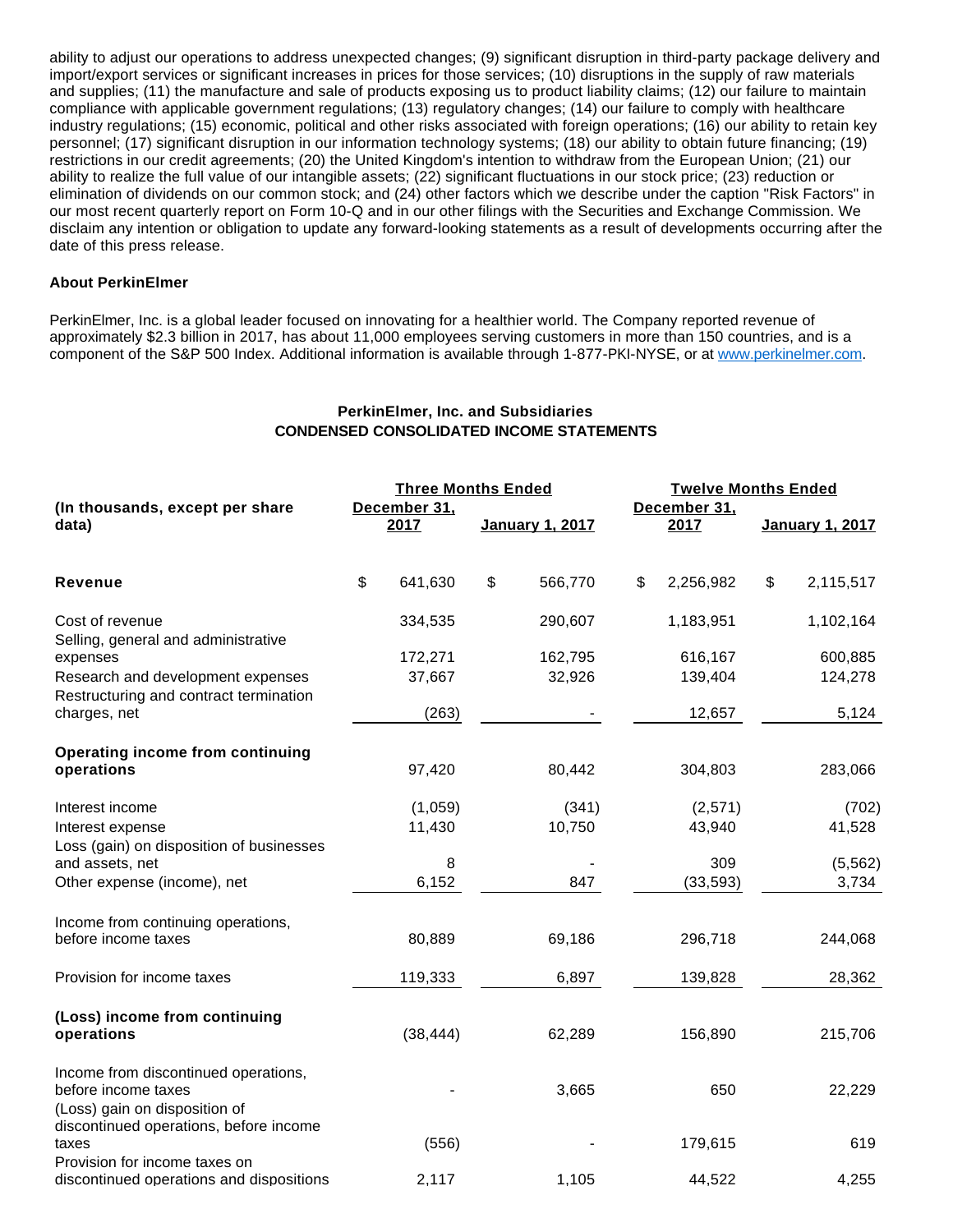| (Loss) gain from discontinued<br>operations and dispositions                                                                                                                                                                                                                                                                                                        |                   | (2,673)                                                                      | 2,560                                                        |                                           | 135,743                                                                    | 18,593                                                                 |
|---------------------------------------------------------------------------------------------------------------------------------------------------------------------------------------------------------------------------------------------------------------------------------------------------------------------------------------------------------------------|-------------------|------------------------------------------------------------------------------|--------------------------------------------------------------|-------------------------------------------|----------------------------------------------------------------------------|------------------------------------------------------------------------|
| Net (loss) income                                                                                                                                                                                                                                                                                                                                                   | $\boldsymbol{\$}$ | (41, 117)                                                                    | \$<br>64,849                                                 | \$                                        | 292,633                                                                    | \$<br>234,299                                                          |
| <b>Diluted earnings per share:</b><br>(Loss) income from continuing<br>operations                                                                                                                                                                                                                                                                                   | \$                | (0.35)                                                                       | \$<br>0.57                                                   | \$                                        | 1.42                                                                       | \$<br>1.96                                                             |
| (Loss) gain from discontinued operations<br>and dispositions                                                                                                                                                                                                                                                                                                        |                   | (0.02)                                                                       | 0.02                                                         |                                           | 1.22                                                                       | 0.17                                                                   |
| Net (loss) income                                                                                                                                                                                                                                                                                                                                                   | \$                | (0.37)                                                                       | \$<br>0.59                                                   | $\, \, \raisebox{12pt}{$\scriptstyle \$}$ | 2.64                                                                       | \$<br>2.12                                                             |
| Weighted average shares of common<br>stock outstanding                                                                                                                                                                                                                                                                                                              |                   | 110,064<br>basic                                                             | 110,137<br>diluted<br>ABOVE PREPARED IN ACCORDANCE WITH GAAP |                                           | 110,859<br>diluted                                                         | 110,313<br>diluted                                                     |
| <b>Additional Supplemental Information</b><br>(1).<br>(per share, continuing operations)                                                                                                                                                                                                                                                                            |                   |                                                                              |                                                              |                                           |                                                                            |                                                                        |
| GAAP EPS from continuing operations<br>Amortization of intangible assets<br>Purchase accounting adjustments<br>Significant litigation matter<br>Acquisition and divestiture-related costs<br>Disposition of businesses and assets, net<br>Mark to market on postretirement benefits<br>Restructuring and contract termination<br>charges, net<br>Tax on above items | \$                | (0.35)<br>0.19<br>0.03<br>0.02<br>0.20<br>0.00<br>(0.02)<br>(0.00)<br>(0.07) | \$<br>0.57<br>0.16<br>0.06<br>0.01<br>0.14<br>(0.10)         | \$                                        | 1.42<br>0.66<br>0.08<br>0.02<br>(0.08)<br>0.00<br>(0.02)<br>0.11<br>(0.27) | \$<br>1.96<br>0.65<br>0.16<br>0.01<br>(0.05)<br>0.14<br>0.05<br>(0.31) |
| Impact of tax act                                                                                                                                                                                                                                                                                                                                                   |                   | 0.97                                                                         |                                                              |                                           | 0.96                                                                       |                                                                        |
| <b>Adjusted EPS</b>                                                                                                                                                                                                                                                                                                                                                 | \$                | 0.97                                                                         | \$<br>0.83                                                   | \$                                        | 2.90                                                                       | \$<br>2.60                                                             |

# **(1) amounts may not sum due to rounding**

# **PerkinElmer, Inc. and Subsidiaries REVENUE AND OPERATING INCOME (LOSS)**

| (In thousands, except percentages) |                     | <b>Three Months Ended</b><br>December 31,<br><u>2017</u> |               | <b>January 1, 2017</b> |    | <b>Twelve Months Ended</b><br>December 31,<br><u> 2017</u> | <b>January 1, 2017</b> |
|------------------------------------|---------------------|----------------------------------------------------------|---------------|------------------------|----|------------------------------------------------------------|------------------------|
| <b>DAS</b>                         | Reported<br>revenue | 448.189                                                  | $\frac{1}{2}$ | 409.944                | S. | 1.578.459                                                  | \$<br>1.512.984        |

Reported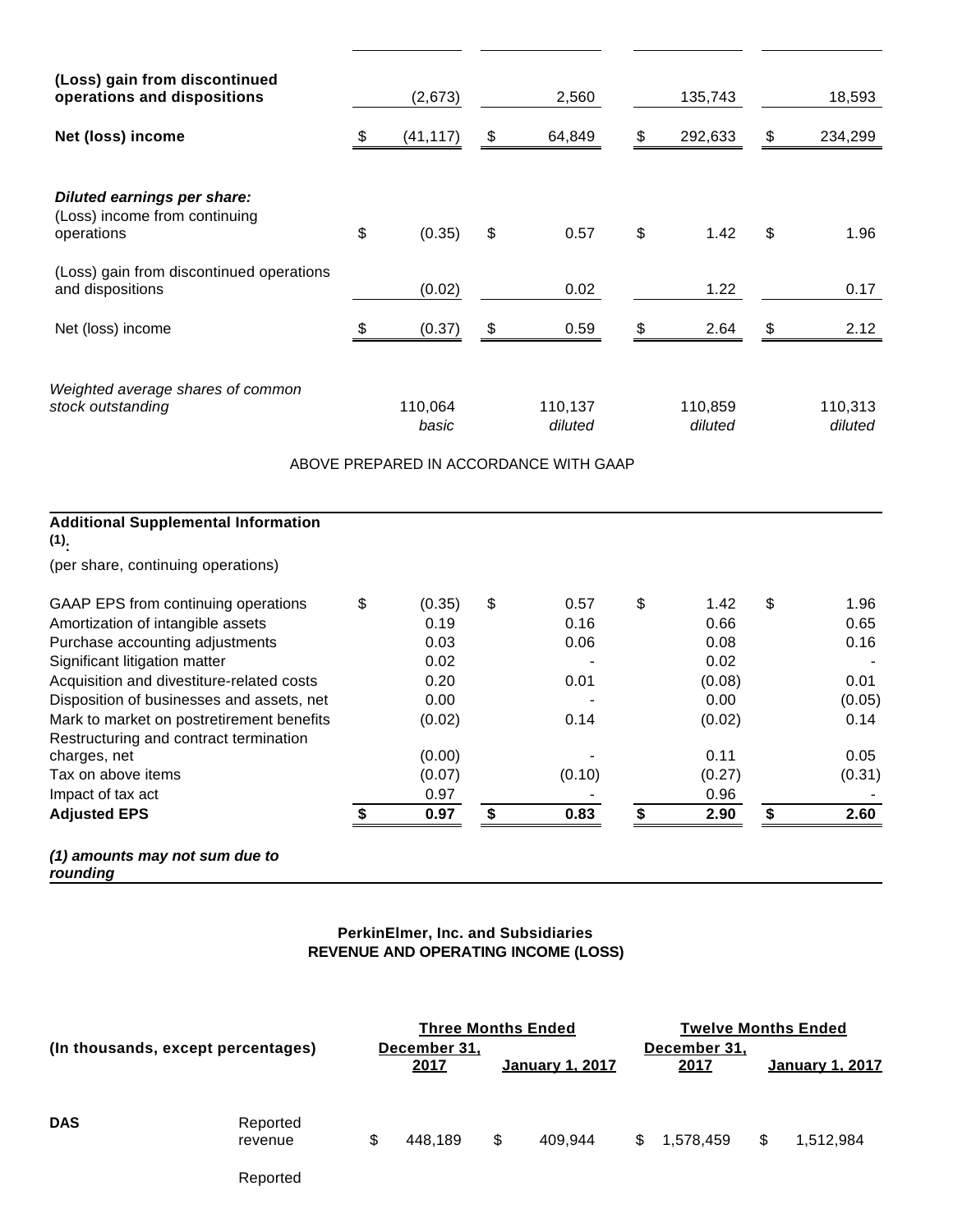|                    | operating<br>income from<br>continued |                 |                 |                  |                  |
|--------------------|---------------------------------------|-----------------|-----------------|------------------|------------------|
|                    | operations                            | 77,013          | 69,682          | 206,688          | 196,819          |
|                    | OP%                                   | 17.2%           | 17.0%           | 13.1%            | 13.0%            |
|                    | Amortization of                       |                 |                 |                  |                  |
|                    | intangible                            |                 |                 |                  |                  |
|                    | assets                                | 13,224          | 13,018          | 50,677           | 53,342           |
|                    | Purchase                              |                 |                 |                  |                  |
|                    | accounting<br>adjustments             | 16              | 16              | 64               | 457              |
|                    | Acquisition and                       |                 |                 |                  |                  |
|                    | divestiture-                          |                 |                 |                  |                  |
|                    | related costs                         |                 | 160             | 348              | 513              |
|                    | Significant                           |                 |                 |                  |                  |
|                    | litigation matter                     | 2,700           |                 | 2,700            |                  |
|                    | Restructuring<br>and contract         |                 |                 |                  |                  |
|                    | termination                           |                 |                 |                  |                  |
|                    | charges, net                          | 730             |                 | 10,446           | 4,740            |
|                    | Adjusted                              |                 |                 |                  |                  |
|                    | operating                             |                 |                 |                  |                  |
|                    | income                                | 93,683          | 82,876          | 270,923          | 255,871          |
|                    | Adjusted OP%                          | 20.9%           | 20.2%           | 17.2%            | 16.9%            |
| <b>Diagnostics</b> | Reported                              |                 |                 |                  |                  |
|                    | revenue                               | 193,441         | 156,826         | 678,523          | 602,533          |
|                    | Purchase                              |                 |                 |                  |                  |
|                    | accounting                            |                 |                 |                  |                  |
|                    | adjustments                           | 189             | 184             | 745              | 711              |
|                    | Adjusted                              |                 |                 |                  |                  |
|                    | Revenue                               | 193,630         | 157,010         | 679,268          | 603,244          |
|                    | Reported                              |                 |                 |                  |                  |
|                    | operating                             |                 |                 |                  |                  |
|                    | income from                           |                 |                 |                  |                  |
|                    | continued                             |                 |                 |                  |                  |
|                    | operations<br>OP%                     | 34,531<br>17.9% | 36,345<br>23.2% | 149,636<br>22.1% | 149,577<br>24.8% |
|                    | Amortization of                       |                 |                 |                  |                  |
|                    | intangible                            |                 |                 |                  |                  |
|                    | assets                                | 8,176           | 4,572           | 22,983           | 18,120           |
|                    | Purchase                              |                 |                 |                  |                  |
|                    | accounting                            |                 |                 |                  |                  |
|                    | adjustments                           | 2,753           | 6,703           | 9,153            | 16,955           |
|                    | Acquisition and<br>divestiture-       |                 |                 |                  |                  |
|                    | related costs                         | 15,080          | 441             | 26,448           | 725              |
|                    | Restructuring                         |                 |                 |                  |                  |
|                    | and contract                          |                 |                 |                  |                  |
|                    | termination                           |                 |                 |                  |                  |
|                    | charges, net<br>Adjusted              | (993)           |                 | 2,211            | 384              |
|                    | operating                             |                 |                 |                  |                  |
|                    | income                                | 59,547          | 48,061          | 210,431          | 185,761          |
|                    | Adjusted OP%                          | 30.8%           | 30.6%           | 31.0%            | 30.8%            |
|                    |                                       |                 |                 |                  |                  |
| Corporate          | Reported                              |                 |                 |                  |                  |
|                    | operating loss                        | (14, 124)       | (25, 585)       | (51, 521)        | (63, 330)        |
|                    | Mark to market<br>on                  |                 |                 |                  |                  |
|                    | postretirement                        |                 |                 |                  |                  |
|                    | benefits                              | (2,068)         | 15,290          | (2, 114)         | 15,287           |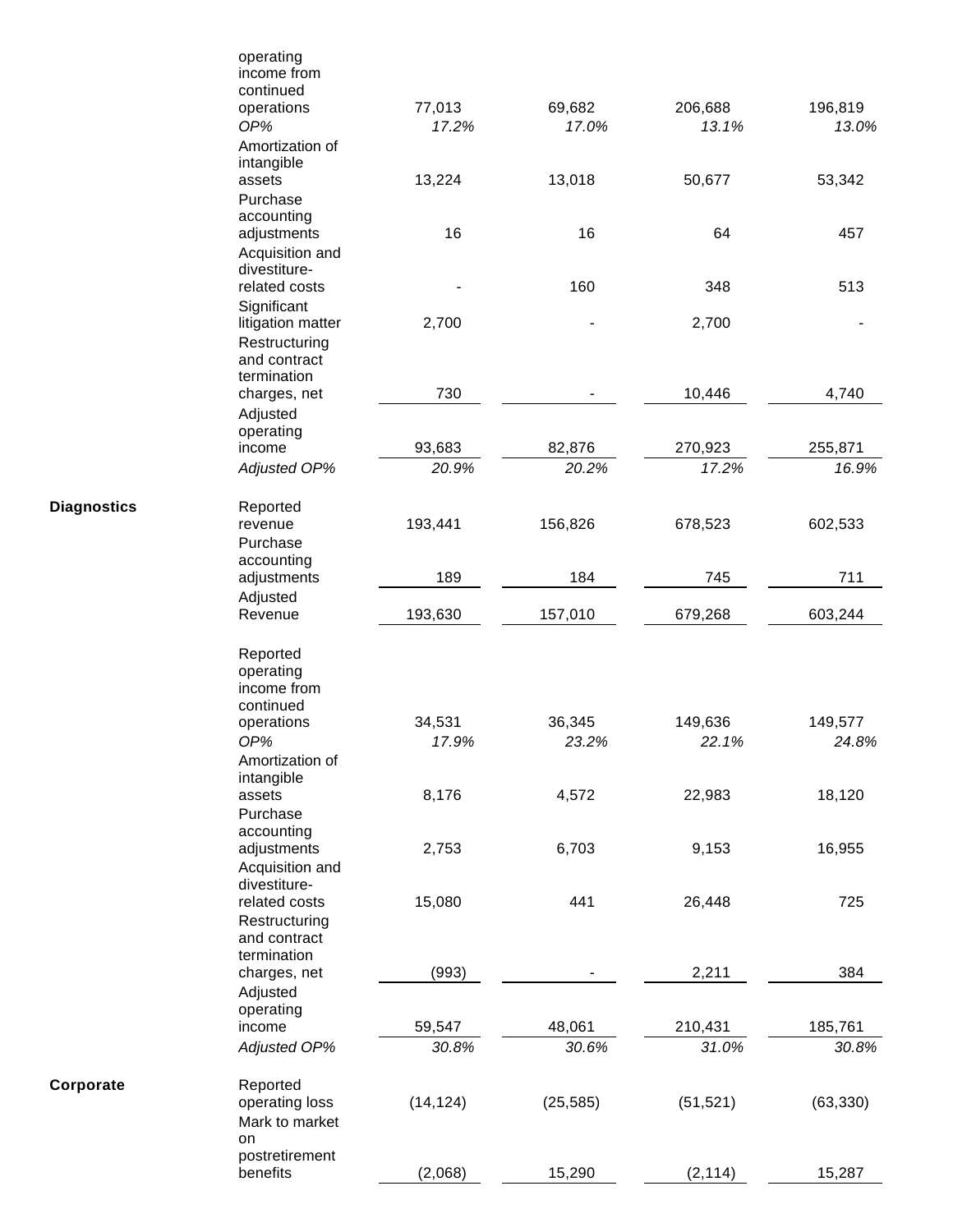|                              | Adjusted<br>operating loss                                  | (16, 192)     | (10, 295)     | (53, 635)       |       | (48, 043) |
|------------------------------|-------------------------------------------------------------|---------------|---------------|-----------------|-------|-----------|
|                              |                                                             |               |               |                 |       |           |
| <b>Continuing Operations</b> | Reported<br>revenue<br>Purchase                             | \$<br>641,630 | \$<br>566,770 | \$<br>2,256,982 | $\$\$ | 2,115,517 |
|                              | accounting<br>adjustments                                   | 189           | 184           | 745             |       | 711       |
|                              | Adjusted<br>Revenue                                         | 641,819       | 566,954       | 2,257,727       |       | 2,116,228 |
|                              | Reported<br>operating<br>income from<br>continued           |               |               |                 |       |           |
|                              | operations                                                  | 97,420        | 80,442        | 304,803         |       | 283,066   |
|                              | OP%                                                         | 15.2%         | 14.2%         | 13.5%           |       | 13.4%     |
|                              | Amortization of<br>intangible                               |               |               |                 |       |           |
|                              | assets<br>Purchase<br>accounting                            | 21,400        | 17,590        | 73,660          |       | 71,462    |
|                              | adjustments<br>Acquisition and<br>divestiture-              | 2,769         | 6,719         | 9,217           |       | 17,412    |
|                              | related costs<br>Significant                                | 15,080        | 601           | 26,796          |       | 1,238     |
|                              | litigation matter<br>Mark to market<br>on                   | 2,700         |               | 2,700           |       |           |
|                              | postretirement<br>benefits<br>Restructuring<br>and contract | (2,068)       | 15,290        | (2, 114)        |       | 15,287    |
|                              | termination                                                 |               |               |                 |       |           |
|                              | charges, net<br>Adjusted                                    | (263)         |               | 12,657          |       | 5,124     |
|                              | operating                                                   |               |               |                 |       |           |
|                              | income                                                      | \$<br>137,038 | \$<br>120,642 | \$<br>427,719   | \$    | 393,589   |
|                              | <b>Adjusted OP%</b>                                         | 21.4%         | 21.3%         | 18.9%           |       | 18.6%     |

 REPORTED REVENUE AND REPORTED OPERATING INCOME (LOSS) PREPARED IN ACCORDANCE WITH GAAP

## **PerkinElmer, Inc. and Subsidiaries CONDENSED CONSOLIDATED BALANCE SHEETS**

| (In thousands)                            |   | December 31, 2017        |   | <b>January 1, 2017</b> |
|-------------------------------------------|---|--------------------------|---|------------------------|
| Current assets:                           |   |                          |   |                        |
| Cash and cash equivalents                 | S | 202.134                  | S | 359.265                |
| Accounts receivable, net                  |   | 552,304                  |   | 425,588                |
| Inventories, net                          |   | 351.675                  |   | 246.847                |
| Other current assets                      |   | 93.952                   |   | 99.246                 |
| Current assets of discontinued operations |   | $\overline{\phantom{0}}$ |   | 58,985                 |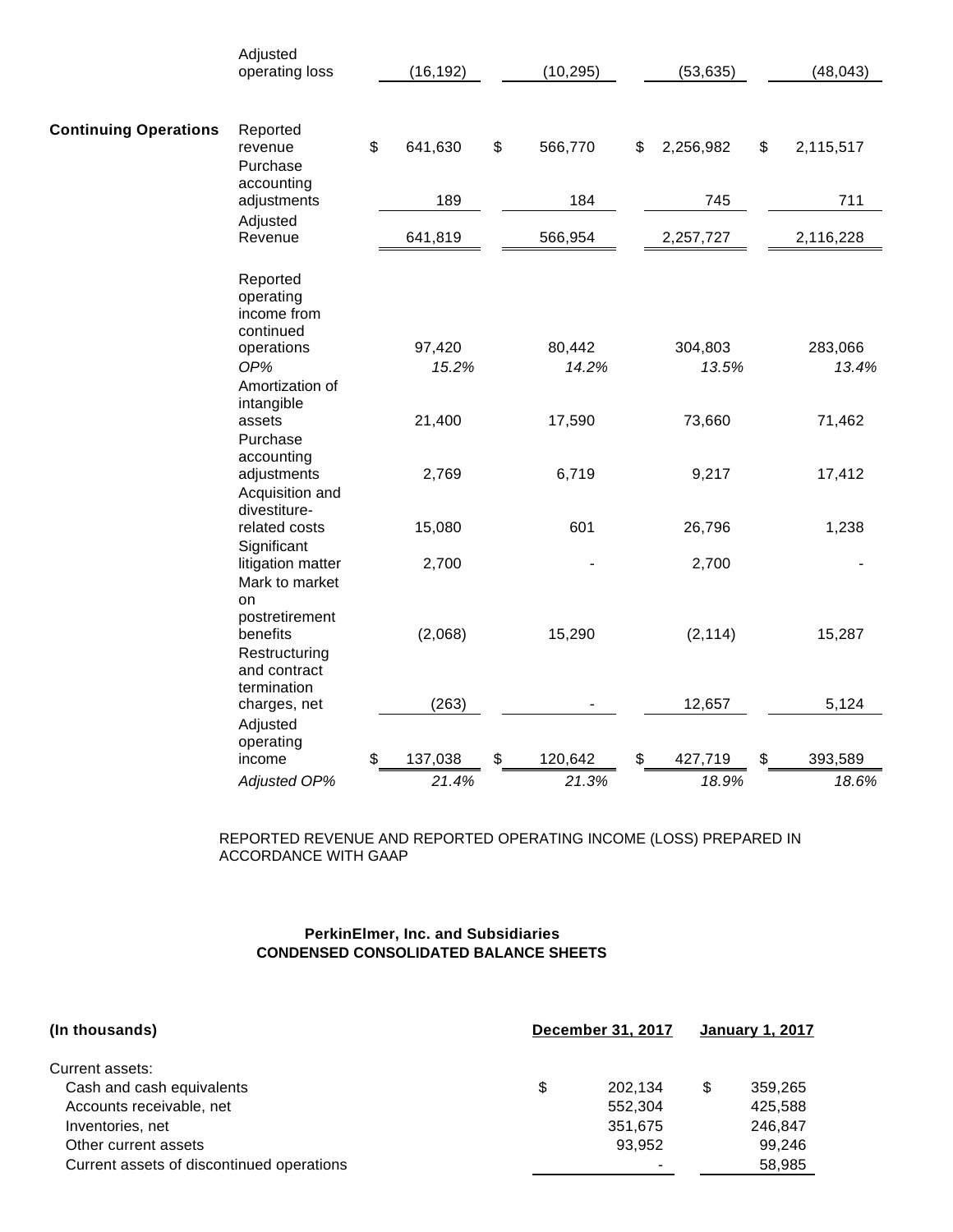| Total current assets                                              | 1,200,065            | 1,189,931            |
|-------------------------------------------------------------------|----------------------|----------------------|
| Property, plant and equipment:                                    |                      |                      |
| At cost                                                           | 630,919              | 427,903              |
| Accumulated depreciation                                          | (332, 853)           | (282, 409)           |
| Property, plant and equipment, net                                | 298,066              | 145,494              |
| Intangible assets, net                                            | 1,366,940            | 420,224              |
| Goodwill                                                          | 2,982,198            | 2,247,966            |
| Other assets, net                                                 | 244,304              | 204,679              |
| Long-term assets of discontinued operations                       |                      | 68,389               |
| <b>Total assets</b>                                               | \$<br>6,091,573      | \$<br>4,276,683      |
| <b>Current liabilities:</b>                                       |                      |                      |
| Current portion of long-term debt                                 | \$<br>215,504        | \$<br>1,172          |
| Accounts payable                                                  | 222,093              | 168,033              |
| Short-term accrued restructuring and contract termination charges | 8,759                | 7,479                |
| Accrued expenses and other current liabilities                    | 496,927              | 399,700              |
| Current liabilities of discontinued operations                    | 2,102                | 26,971               |
| <b>Total current liabilities</b>                                  | 945,385              | 603,355              |
|                                                                   |                      |                      |
| Long-term debt<br>Long-term liabilities                           | 1,790,605<br>852,395 | 1,045,254<br>459,544 |
| Long-term liabilities of discontinued operations                  |                      | 14,960               |
|                                                                   |                      |                      |
| <b>Total liabilities</b>                                          | 3,588,385            | 2,123,113            |
| Total stockholders' equity                                        | 2,503,188            | 2,153,570            |
| Total liabilities and stockholders' equity                        | \$<br>6,091,573      | \$<br>4,276,683      |

PREPARED IN ACCORDANCE WITH GAAP

# **PerkinElmer, Inc. and Subsidiaries CONSOLIDATED STATEMENTS OF CASH FLOWS**

|                                                                      | <b>Three Months Ended</b> |                        | <b>Twelve Months Ended</b> |                   |    |                        |
|----------------------------------------------------------------------|---------------------------|------------------------|----------------------------|-------------------|----|------------------------|
|                                                                      | December 31, 2017         | <u>January 1, 2017</u> |                            | December 31, 2017 |    | <u>January 1, 2017</u> |
|                                                                      | (In thousands)            |                        |                            | (In thousands)    |    |                        |
| <b>Operating activities:</b>                                         |                           |                        |                            |                   |    |                        |
| Net (loss) income                                                    | \$<br>(41, 117)           | \$<br>64,849           | \$                         | 292,633           | \$ | 234,299                |
| Loss (gain) from discontinued<br>operations and dispositions, net of |                           |                        |                            |                   |    |                        |
| income taxes                                                         | 2,673                     | (2,560)                |                            | (135,743)         |    | (18,593)               |
| (Loss) income from continuing<br>operations                          | (38,444)                  | 62,289                 |                            | 156,890           |    | 215,706                |
| Adjustments to reconcile income<br>from continuing operations        |                           |                        |                            |                   |    |                        |
| to net cash provided by<br>continuing operations:                    |                           |                        |                            |                   |    |                        |
| Stock-based compensation                                             | 9,242                     | 3,709                  |                            | 25,421            |    | 17,158                 |
| Restructuring and contract                                           |                           |                        |                            |                   |    |                        |
| termination charges, net                                             | (263)                     |                        |                            | 12,657            |    | 5,124                  |
| Depreciation and amortization                                        | 29,493                    | 25,465                 |                            | 105,000           |    | 99,972                 |
| Pension and other postretirement                                     |                           |                        |                            |                   |    |                        |
| (benefits) expenses                                                  | (10,439)                  | 14,511                 |                            | (10, 439)         |    | 14,511                 |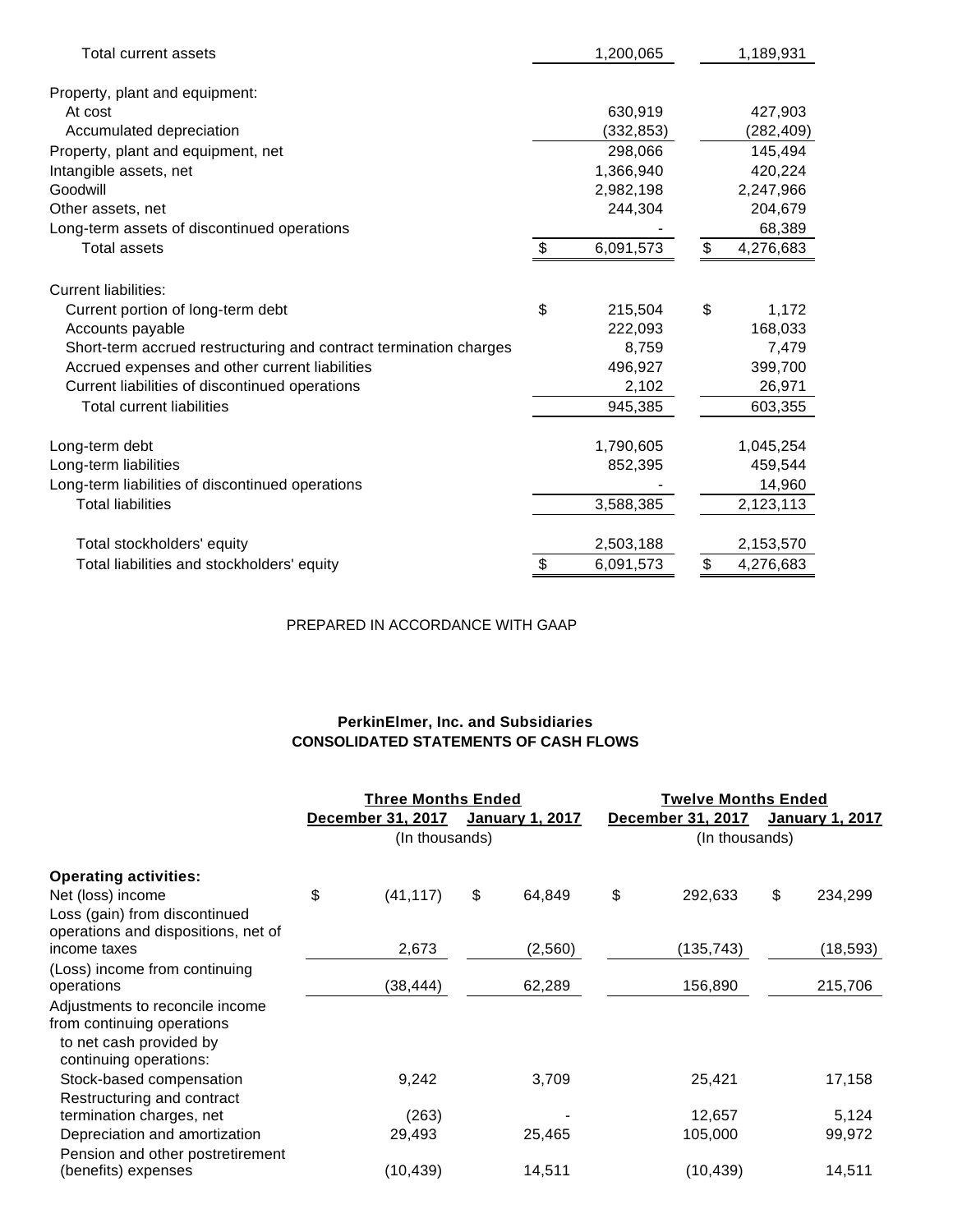| Change in fair value of                                    |             |           |               |            |
|------------------------------------------------------------|-------------|-----------|---------------|------------|
| contingent consideration                                   | 602         | 6,505     | 2,162         | 16,183     |
| Amortization of deferred debt                              |             |           |               |            |
| financing costs and accretion of                           |             |           |               |            |
| discounts                                                  | 656         | 630       | 2,592         | 2,137      |
| Losses (gains) on disposition of                           |             |           |               |            |
| businesses and assets, net                                 | 8           |           | 309           | (5, 562)   |
| Amortization of acquired                                   |             |           |               |            |
| inventory revaluation                                      | 1,948       |           | 6,188         | 396        |
| Deferred taxes                                             | 25,277      | (6, 526)  | 28,854        | (6, 526)   |
| Contingencies and non-cash tax                             |             |           |               |            |
| matters                                                    | 1,313       | (291)     | 182           | (291)      |
| Changes in assets and liabilities                          |             |           |               |            |
| which provided (used) cash,<br>excluding                   |             |           |               |            |
| effects from companies<br>acquired:                        |             |           |               |            |
| Accounts receivable, net                                   | (47, 604)   | (24, 040) | (36, 633)     | (18,960)   |
| Inventories                                                | 7,285       | 20,775    | (17, 923)     | 6,752      |
| Accounts payable                                           | 46,791      | 24,852    | 34,331        | 30,716     |
| Accrued expenses and other                                 | 102,233     | 14,707    | (17, 436)     | (53, 540)  |
| Net cash provided by operating<br>activities of continuing |             |           |               |            |
| operations                                                 | 128,098     | 142,586   | 292,155       | 323,776    |
| Net cash provided by (used in)                             |             |           |               |            |
| operating activities of discontinued<br>operations         |             | 6,136     | (3,702)       | 26,839     |
| Net cash provided by operating                             |             |           |               |            |
| activities                                                 | 128,098     | 148,722   | 288,453       | 350,615    |
|                                                            |             |           |               |            |
| <b>Investing activities:</b>                               |             |           |               |            |
| Capital expenditures                                       | (16, 728)   | (7, 291)  | (39,089)      | (31, 702)  |
| Settlement of cash flow hedges                             | (23, 879)   |           | 36,541        |            |
| Purchases of investments                                   | (10, 783)   |           | (10, 783)     |            |
| Proceeds from surrender of life                            |             |           |               |            |
| insurance policies                                         |             |           | 45            | 44         |
| Changes in restricted cash                                 |             |           |               |            |
| balances                                                   |             | (14, 959) | 17,218        | (16, 959)  |
| Proceeds from disposition of                               |             |           |               |            |
| businesses                                                 | 1,100       |           | 1,100         | 21,000     |
| Activity related to acquisitions,                          |             |           |               |            |
| net of cash and cash equivalents                           |             |           |               |            |
| acquired                                                   | (1,403,606) |           | (1,527,183)   | (71, 924)  |
| Net cash used in investing                                 |             |           |               |            |
| activities of continuing                                   |             |           |               |            |
| operations                                                 | (1,453,896) | (22, 250) | (1,522,151)   | (99, 541)  |
| Net cash (used in) provided by                             |             |           |               |            |
| investing activities of discontinued                       |             |           |               |            |
| operations                                                 |             | (402)     | 272,779       | (1, 302)   |
| Net cash used in investing                                 |             |           |               |            |
| activities                                                 | (1,453,896) | (22, 652) | (1, 249, 372) | (100, 843) |
|                                                            |             |           |               |            |
| <b>Financing Activities:</b>                               |             |           |               |            |
| Payments on borrowings                                     | (89,000)    | (98,000)  | (235, 965)    | (902, 507) |
| Proceeds from borrowings                                   | 914,000     | 45,000    | 1,060,952     | 420,507    |
| Proceeds from sale of senior                               |             |           |               |            |
| debt                                                       |             |           |               | 546,190    |
| Payments of debt issuance costs                            |             |           |               | (7,868)    |
| Settlement of cash flow hedges                             | (2, 285)    | (3, 574)  | (13, 824)     | (1,900)    |
| Net payments on other credit                               |             |           |               |            |
| facilities                                                 | (1,959)     | (261)     | (2,831)       | (1,096)    |
| Payments for acquisition-related                           |             |           |               |            |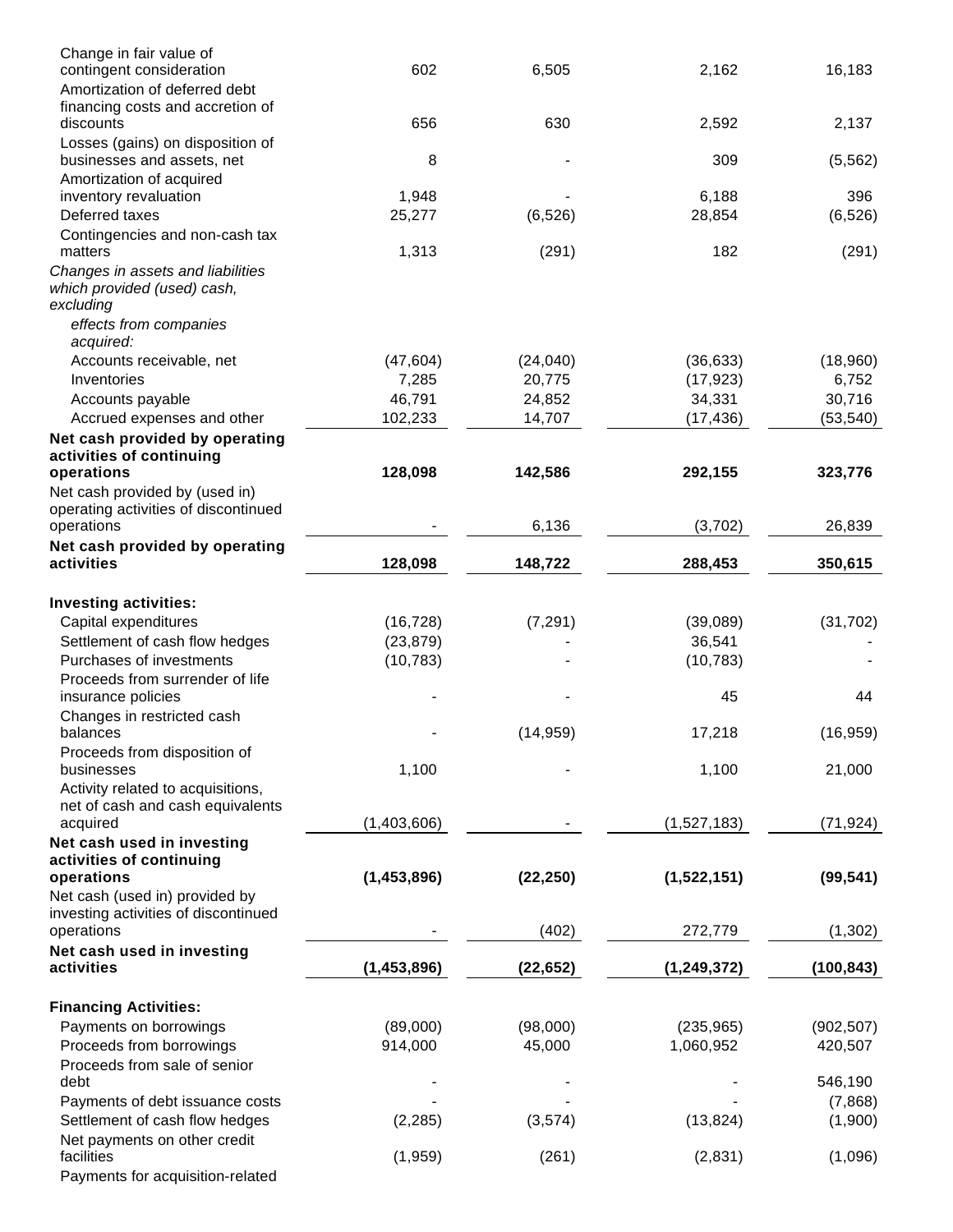| contingent consideration                                                           |               | (42)          | (8,940)       | (155)         |
|------------------------------------------------------------------------------------|---------------|---------------|---------------|---------------|
| Proceeds from issuance of                                                          |               |               |               |               |
| common stock under stock plans                                                     | 4,000         | 2,337         | 18,004        | 14,418        |
| Purchases of common stock                                                          | (354)         | (161)         | (3,834)       | (151, 801)    |
| Dividends paid                                                                     | (7, 716)      | (7,667)       | (30, 793)     | (30, 799)     |
| Net cash provided by (used in)<br>financing activities of<br>continuing operations | 816,686       | (62, 368)     | 782,769       | (115, 011)    |
| Net cash used in financing<br>activities of discontinued<br>operations             |               |               | (533)         |               |
| Net cash provided by (used in)                                                     |               |               |               |               |
| financing activities                                                               | 816,686       | (62, 368)     | 782,236       | (115, 011)    |
| Effect of exchange rate changes                                                    |               |               |               |               |
| on cash and cash equivalents                                                       | 1,758         | (16, 100)     | 21,552        | (13, 428)     |
| Net (decrease) increase in                                                         |               |               |               |               |
| cash and cash equivalents                                                          | (507,354)     | 47,602        | (157, 131)    | 121,333       |
| Cash and cash equivalents at                                                       |               |               |               |               |
| beginning of period                                                                | 709,488       | 311,663       | 359,265       | 237,932       |
| Cash and cash equivalents at<br>end of period                                      | \$<br>202,134 | \$<br>359,265 | \$<br>202,134 | \$<br>359,265 |

PREPARED IN ACCORDANCE WITH GAAP

# **PerkinElmer, Inc. and Subsidiaries RECONCILIATION OF GAAP TO NON-GAAP FINANCIAL MEASURES (1)**

| (In millions, except per share data and<br>percentages) | <b>PKI</b>     |                   |                           |    |                 |         |  |  |  |  |
|---------------------------------------------------------|----------------|-------------------|---------------------------|----|-----------------|---------|--|--|--|--|
|                                                         |                |                   | <b>Three Months Ended</b> |    |                 |         |  |  |  |  |
|                                                         |                | December 31, 2017 |                           |    | January 1, 2017 |         |  |  |  |  |
| <b>Adjusted revenue:</b>                                |                |                   |                           |    |                 |         |  |  |  |  |
| Revenue                                                 | \$             | 641.6             |                           | \$ | 566.8           |         |  |  |  |  |
| Purchase accounting adjustments                         |                | 0.2               |                           |    | 0.2             |         |  |  |  |  |
| Adjusted revenue                                        | \$             | 641.8             |                           | \$ | 567.0           |         |  |  |  |  |
| <b>Adjusted gross margin:</b>                           |                |                   |                           |    |                 |         |  |  |  |  |
| Gross margin                                            | \$             | 307.1             | 47.9%                     | \$ | 276.2           | 48.7%   |  |  |  |  |
| Amortization of intangible assets                       |                | 7.9               | 1.2%                      |    | 7.0             | 1.2%    |  |  |  |  |
| Purchase accounting adjustments                         |                | 2.2               | 0.3%                      |    | 0.2             | 0.0%    |  |  |  |  |
| Mark to market on postretirement benefits               |                | 0.2               | 0.0%                      |    | 0.4             | 0.1%    |  |  |  |  |
| Adjusted gross margin                                   | $\mathfrak{S}$ | 317.4             | 49.4%                     | \$ | 283.8           | 50.0%   |  |  |  |  |
| <b>Adjusted SG&amp;A:</b>                               |                |                   |                           |    |                 |         |  |  |  |  |
| SG&A                                                    | \$             | 172.3             | 26.8%                     | \$ | 162.8           | 28.7%   |  |  |  |  |
| Amortization of intangible assets                       |                | (13.4)            | $-2.1%$                   |    | (10.6)          | $-1.9%$ |  |  |  |  |
| Purchase accounting adjustments                         |                | (0.6)             | $-0.1%$                   |    | (6.5)           | $-1.2%$ |  |  |  |  |
| Acquisition and divestiture-related expenses            |                | (15.1)            | $-2.4%$                   |    | (0.6)           | $-0.1%$ |  |  |  |  |
| Significant litigation matter                           |                | (2.7)             | $-0.4%$                   |    |                 | 0.0%    |  |  |  |  |
| Mark to market on postretirement benefits               |                | 2.2               | 0.3%                      |    | (14.9)          | $-2.6%$ |  |  |  |  |
| Adjusted SG&A                                           | \$             | 142.7             | 22.2%                     | \$ | 130.2           | 23.0%   |  |  |  |  |

**Adjusted R&D:**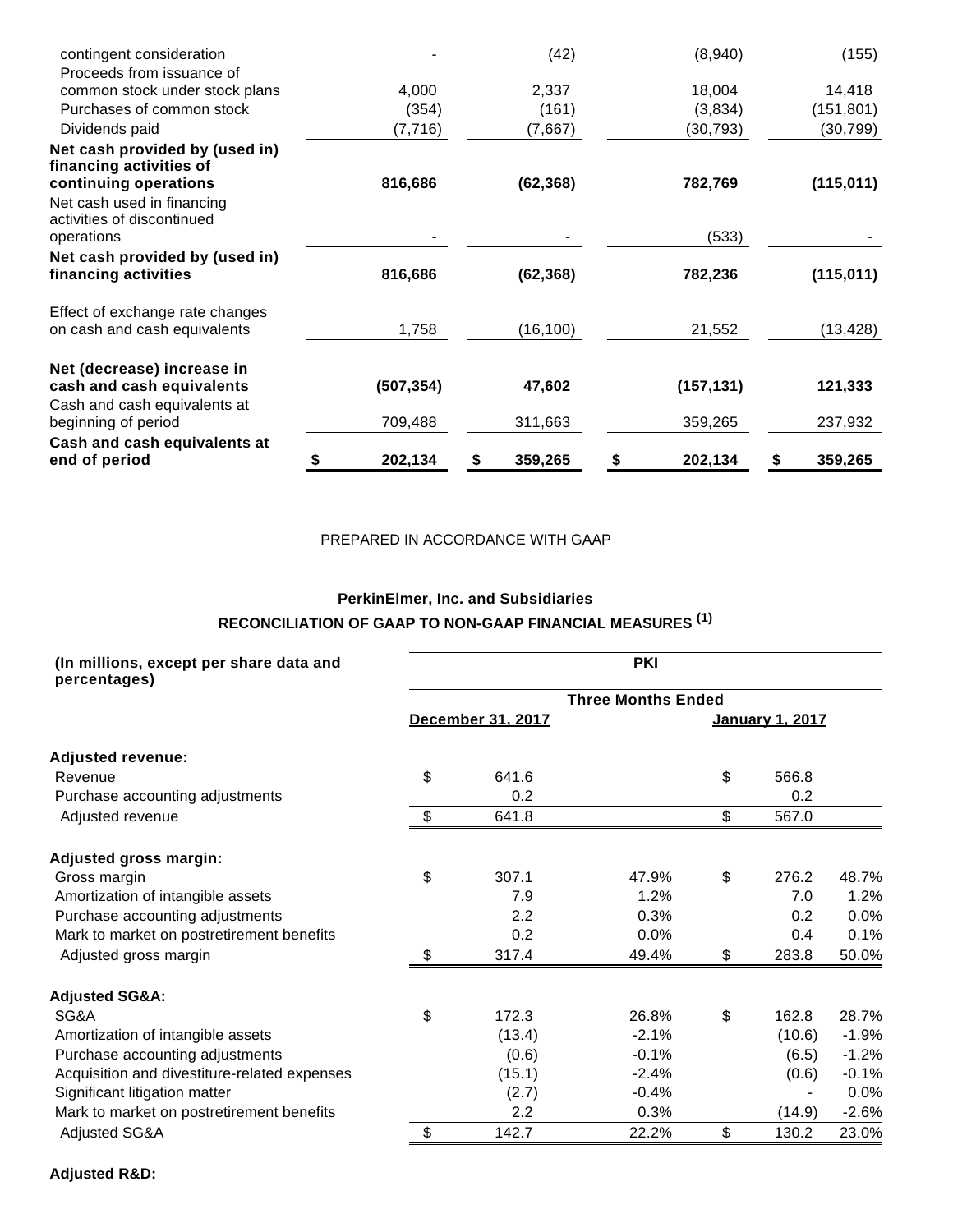| R&D<br>Amortization of intangible assets        | \$ | 37.7<br>(0.1) | 5.9%<br>$0.0\%$ | \$<br>32.9<br>(0.0) | 5.8%<br>$0.0\%$ |
|-------------------------------------------------|----|---------------|-----------------|---------------------|-----------------|
| Mark to market on post-retirement benefits      |    | 0.1           | $0.0\%$         | 0.0                 | $0.0\%$         |
| Adjusted R&D                                    | ¢  | 37.7          | 5.9%            | \$<br>32.9          | 5.8%            |
| <b>Adjusted operating income:</b>               |    |               |                 |                     |                 |
| Operating income                                | \$ | 97.4          | 15.2%           | \$<br>80.4          | 14.2%           |
| Amortization of intangible assets               |    | 21.4          | 3.3%            | 17.6                | 3.1%            |
| Purchase accounting adjustments                 |    | 2.8           | 0.4%            | 6.7                 | 1.2%            |
| Acquisition and divestiture-related expenses    |    | 15.1          | 2.4%            | 0.6                 | 0.1%            |
| Significant litigation matter                   |    | 2.7           | 0.4%            |                     | $0.0\%$         |
| Mark to market on postretirement benefits       |    | (2.1)         | $-0.3%$         | 15.3                | 2.7%            |
| Restructuring and contract termination charges, |    |               |                 |                     |                 |
| net                                             |    | (0.3)         | $0.0\%$         |                     | $0.0\%$         |
| Adjusted operating income                       |    | 137.0         | 21.4%           | \$<br>120.6         | 21.3%           |

| <b>January 1, 2017</b> |
|------------------------|
|                        |
| 0.59                   |
| 0.02                   |
| 0.57                   |
| 0.16                   |
| 0.06                   |
|                        |
| 0.01                   |
|                        |
|                        |
| 0.14                   |
|                        |
|                        |
| (0.10)                 |
|                        |
| 0.83                   |
|                        |

|                                                 |    |                   | <b>DAS</b>                          |                        |         |
|-------------------------------------------------|----|-------------------|-------------------------------------|------------------------|---------|
|                                                 |    |                   | <b>Three Months</b><br><b>Ended</b> |                        |         |
|                                                 |    | December 31, 2017 |                                     | <b>January 1, 2017</b> |         |
| <b>Adjusted revenue:</b>                        |    |                   |                                     |                        |         |
| Revenue                                         | \$ | 448.2             |                                     | \$<br>409.9            |         |
| <b>Adjusted operating income:</b>               |    |                   |                                     |                        |         |
| Operating income                                | \$ | 77.0              | 17.2%                               | \$<br>69.7             | 17.0%   |
| Amortization of intangible assets               |    | 13.2              | $3.0\%$                             | 13.0                   | $3.2\%$ |
| Purchase accounting adjustments                 |    | 0.0               | 0.0%                                | 0.0                    | $0.0\%$ |
| Acquisition and divestiture-related expenses    |    |                   | $0.0\%$                             | 0.2 <sub>0</sub>       | $0.0\%$ |
| Significant litigation matter                   |    | 2.7               | 0.6%                                |                        | $0.0\%$ |
| Restructuring and contract termination charges, |    |                   |                                     |                        |         |
| net                                             |    | 0.7               | 0.2%                                |                        | $0.0\%$ |
| Adjusted operating income                       | ደ  | 93.7              | 20.9%                               | \$<br>82.9             | 20.2%   |

**Diagnostics Three Months Ended**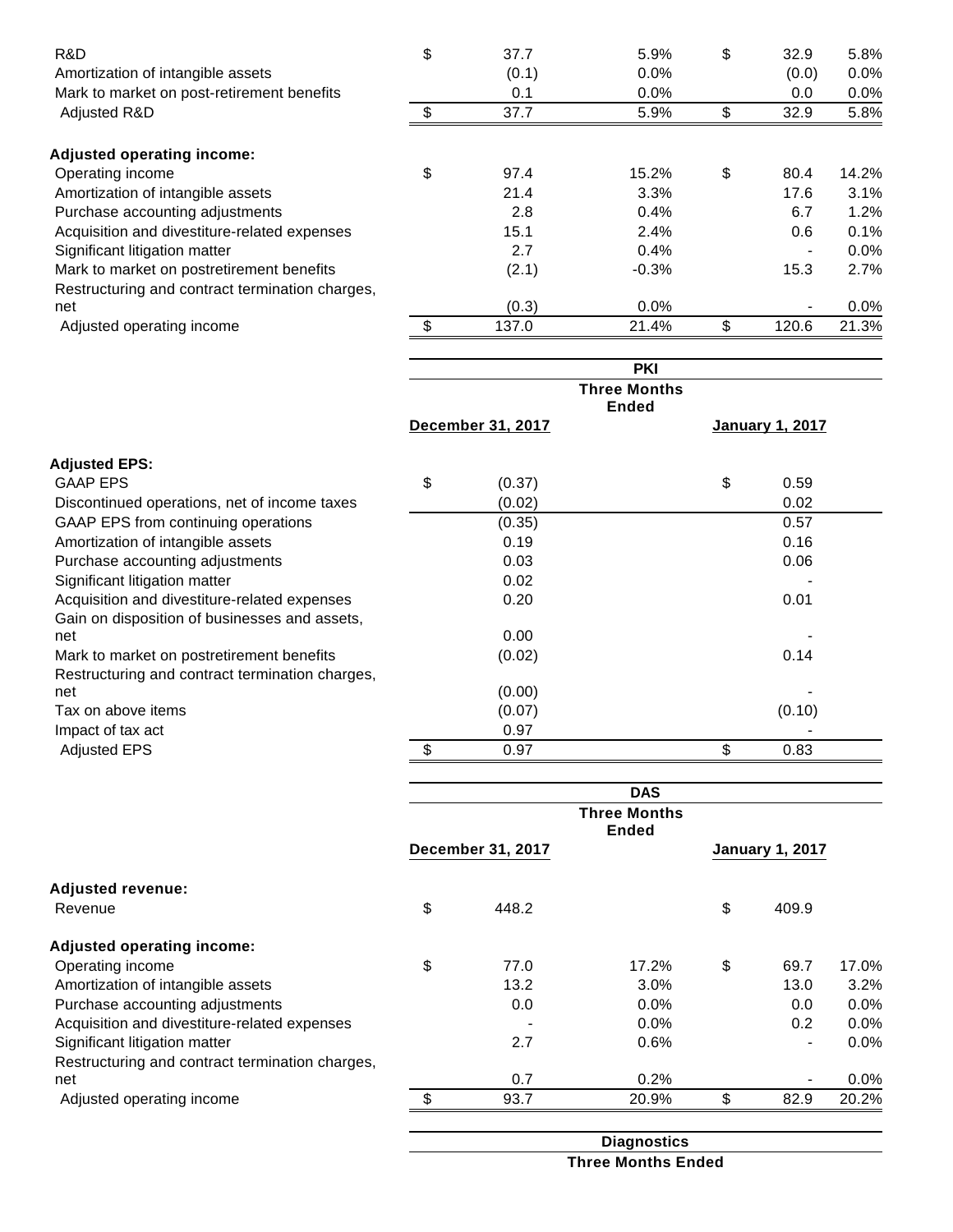|                                                 | <b>December 31, 2017</b> |         | <b>January 1, 2017</b> |         |
|-------------------------------------------------|--------------------------|---------|------------------------|---------|
| Revenue:                                        |                          |         |                        |         |
| Revenue                                         | \$<br>193.4              |         | \$<br>156.8            |         |
| Purchase accounting adjustments                 | 0.2                      |         | $0.2^{\circ}$          |         |
| Adjusted revenue                                | \$<br>193.6              |         | \$<br>157.0            |         |
| <b>Adjusted operating income:</b>               |                          |         |                        |         |
| Operating income                                | \$<br>34.5               | 17.9%   | \$<br>36.3             | 23.2%   |
| Amortization of intangible assets               | 8.2                      | 4.2%    | 4.6                    | 2.9%    |
| Purchase accounting adjustments                 | 2.8                      | 1.4%    | 6.7                    | 4.3%    |
| Acquisition and divestiture-related expenses    | 15.1                     | 7.8%    | 0.4                    | 0.3%    |
| Restructuring and contract termination charges, |                          |         |                        |         |
| net                                             | (1.0)                    | $-0.5%$ | $\blacksquare$         | $0.0\%$ |
| Adjusted operating income                       | \$<br>59.5               | 30.8%   | \$<br>48.1             | 30.6%   |

# **(1) amounts may not sum due to rounding**

# **PerkinElmer, Inc. and Subsidiaries**

# **RECONCILIATION OF GAAP TO NON-GAAP FINANCIAL MEASURES (1)**

| (In millions, except per share data and percentages) | <b>PKI</b>                |                          |                            |    |                 |         |
|------------------------------------------------------|---------------------------|--------------------------|----------------------------|----|-----------------|---------|
|                                                      |                           |                          | <b>Twelve Months Ended</b> |    |                 |         |
|                                                      |                           | <b>December 31, 2017</b> |                            |    | January 1, 2017 |         |
| <b>Adjusted revenue:</b>                             |                           |                          |                            |    |                 |         |
| Revenue                                              | \$                        | 2,257.0                  |                            | \$ | 2,115.5         |         |
| Purchase accounting adjustments                      |                           | 0.7                      |                            |    | 0.7             |         |
| Adjusted revenue                                     | $\sqrt[6]{\frac{1}{2}}$   | 2,257.7                  |                            | \$ | 2,116.2         |         |
| <b>Adjusted gross margin:</b>                        |                           |                          |                            |    |                 |         |
| Gross margin                                         | \$                        | 1,073.0                  | 47.5%                      | \$ | 1,013.4         | 47.9%   |
| Amortization of intangible assets                    |                           | 29.3                     | 1.3%                       |    | 30.3            | 1.4%    |
| Purchase accounting adjustments                      |                           | 7.0                      | 0.3%                       |    | 1.2             | 0.1%    |
| Mark to market on postretirement benefits            |                           | 0.1                      | 0.0%                       |    | 0.4             | 0.0%    |
| Adjusted gross margin                                | $\, \, \$$                | 1,109.4                  | 49.1%                      | \$ | 1,045.2         | 49.4%   |
| <b>Adjusted SG&amp;A:</b>                            |                           |                          |                            |    |                 |         |
| SG&A                                                 | \$                        | 616.2                    | 27.3%                      | \$ | 600.9           | 28.4%   |
| Amortization of intangible assets                    |                           | (44.1)                   | $-2.0%$                    |    | (40.7)          | $-1.9%$ |
| Purchase accounting adjustments                      |                           | (2.2)                    | $-0.1%$                    |    | (16.2)          | $-0.8%$ |
| Acquisition and divestiture-related expenses         |                           | (26.8)                   | $-1.2%$                    |    | (1.2)           | $-0.1%$ |
| Significant litigation matter                        |                           | (2.7)                    | $-0.1%$                    |    |                 | 0.0%    |
| Mark to market on postretirement benefits            |                           | 2.2                      | 0.1%                       |    | (14.9)          | $-0.7%$ |
| Adjusted SG&A                                        | $\boldsymbol{\mathsf{S}}$ | 542.6                    | 24.0%                      | \$ | 527.8           | 24.9%   |
| <b>Adjusted R&amp;D:</b>                             |                           |                          |                            |    |                 |         |
| R&D                                                  | \$                        | 139.4                    | 6.2%                       | \$ | 124.3           | 5.9%    |
| Amortization of intangible assets                    |                           | (0.3)                    | 0.0%                       |    | (0.5)           | 0.0%    |
| Mark to market on postretirement benefits            |                           | 0.1                      | 0.0%                       |    | 0.0             | 0.0%    |
| Adjusted R&D                                         | \$                        | 139.2                    | 6.2%                       | \$ | 123.8           | 5.8%    |
|                                                      |                           |                          |                            |    |                 |         |

## **Adjusted operating income:**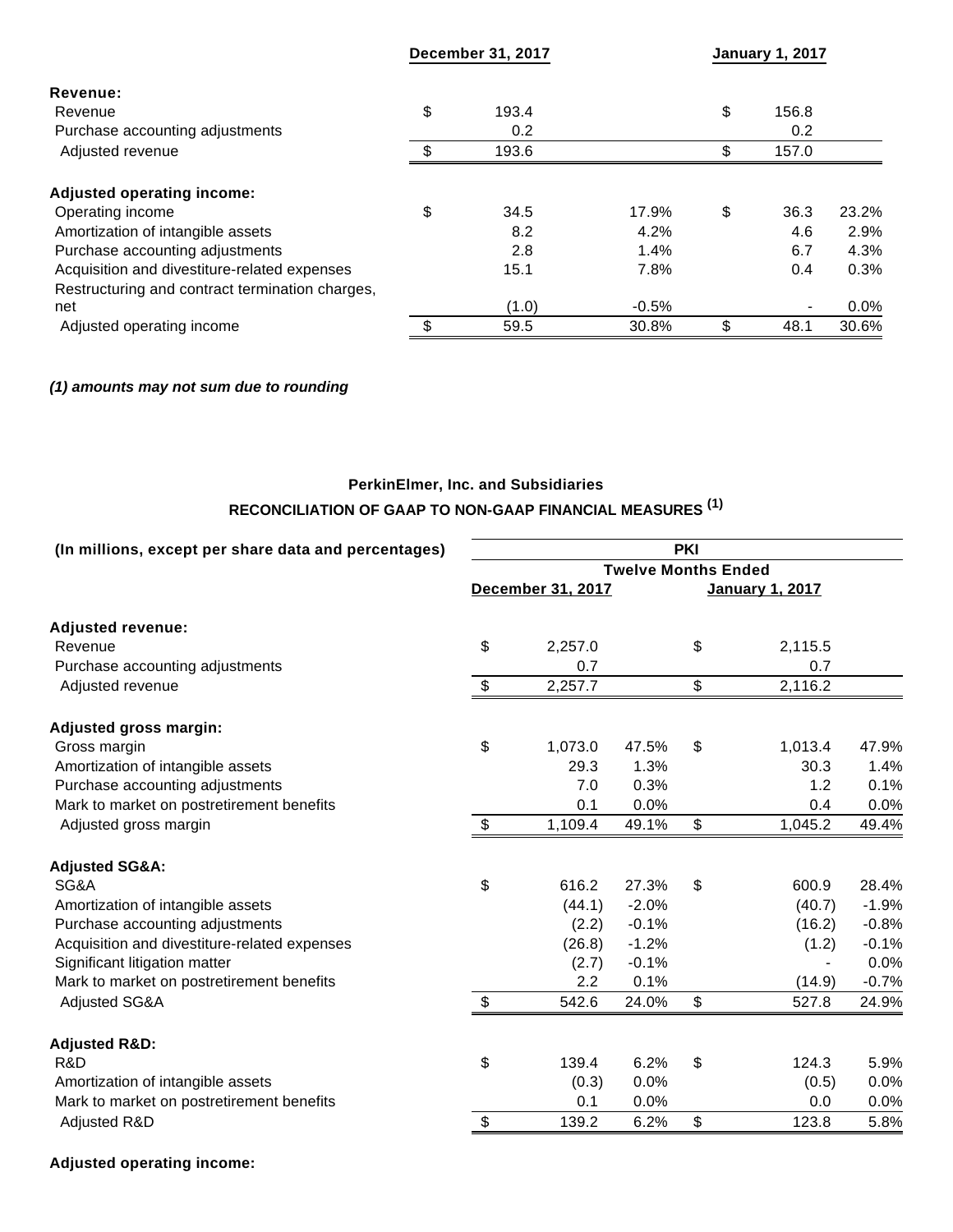| Operating income                                    | \$<br>304.8 | 13.5%   | S   | 283.1 | 13.4%   |
|-----------------------------------------------------|-------------|---------|-----|-------|---------|
| Amortization of intangible assets                   | 73.7        | 3.3%    |     | 71.5  | 3.4%    |
| Purchase accounting adjustments                     | 9.2         | 0.4%    |     | 17.4  | 0.8%    |
| Acquisition and divestiture-related expenses        | 26.8        | 1.2%    |     | 1.2   | $0.1\%$ |
| Significant litigation matter                       | 2.7         | 0.1%    |     |       | $0.0\%$ |
| Mark to market on postretirement benefits           | (2.1)       | $-0.1%$ |     | 15.3  | $0.7\%$ |
| Restructuring and contract termination charges, net | 12.7        | 0.6%    |     | 5.1   | 0.2%    |
| Adjusted operating income                           | \$<br>427.7 | 18.9%   | \$. | 393.6 | 18.6%   |

|                                                     |                          | <b>PKI</b>                 |                        |
|-----------------------------------------------------|--------------------------|----------------------------|------------------------|
|                                                     |                          | <b>Twelve Months Ended</b> |                        |
|                                                     | <b>December 31, 2017</b> |                            | <u>January 1, 2017</u> |
| <b>Adjusted EPS:</b>                                |                          |                            |                        |
| <b>GAAP EPS</b>                                     | \$<br>2.64               | \$                         | 2.12                   |
| Discontinued operations                             | 1.22                     |                            | 0.17                   |
| GAAP EPS from continuing operations                 | 1.42                     |                            | 1.96                   |
| Amortization of intangible assets                   | 0.66                     |                            | 0.65                   |
| Purchase accounting adjustments                     | 0.08                     |                            | 0.16                   |
| Significant litigation matter                       | 0.02                     |                            |                        |
| Acquisition and divestiture-related expenses        | (0.08)                   |                            | 0.01                   |
| Gain on disposition of businesses and assets, net   | 0.00                     |                            | (0.05)                 |
| Mark to market on postretirement benefits           | (0.02)                   |                            | 0.14                   |
| Restructuring and contract termination charges, net | 0.11                     |                            | 0.05                   |
| Tax on above items                                  | (0.27)                   |                            | (0.31)                 |
| Impact of tax act                                   | 0.96                     |                            |                        |
| <b>Adjusted EPS</b>                                 | \$<br>2.90               | \$                         | 2.60                   |

|                                              | <b>PKI</b> |                            |
|----------------------------------------------|------------|----------------------------|
|                                              |            | <b>Twelve Months Ended</b> |
|                                              |            | <b>December 30, 2018</b>   |
| <b>Adjusted EPS:</b>                         |            | Projected                  |
| GAAP EPS from continuing operations          | \$         | 2.28                       |
| Amortization of intangible assets            |            | 1.26                       |
| Purchase accounting adjustments              |            | 0.26                       |
| Acquisition and divestiture-related expenses |            | 0.17                       |
| Tax on above items                           |            | (0.47)                     |
| <b>Adjusted EPS</b>                          |            | 3.50                       |

| \$             | 1.578.5 |       | \$                | 1,513.0    |                                                      |
|----------------|---------|-------|-------------------|------------|------------------------------------------------------|
|                |         |       |                   |            |                                                      |
| \$             | 206.7   | 13.1% | \$                | 196.8      | 13.0%                                                |
|                | 50.7    | 3.2%  |                   | 53.3       | 3.5%                                                 |
|                | 0.1     | 0.0%  |                   | 0.5        | $0.0\%$                                              |
|                | 0.3     | 0.0%  |                   | 0.5        | $0.0\%$                                              |
|                | 2.7     | 0.2%  |                   |            | $0.0\%$                                              |
|                | 10.4    | 0.7%  |                   | 4.7        | 0.3%                                                 |
| $\mathfrak{L}$ | 270.9   | 17.2% | \$                | 255.9      | 16.9%                                                |
|                |         |       | December 31, 2017 | <b>DAS</b> | <b>Twelve Months Ended</b><br><u>January 1, 2017</u> |

|              | <b>Diagnostics</b>         |
|--------------|----------------------------|
|              | <b>Twelve Months Ended</b> |
| December 31. | <b>January 1, 2017</b>     |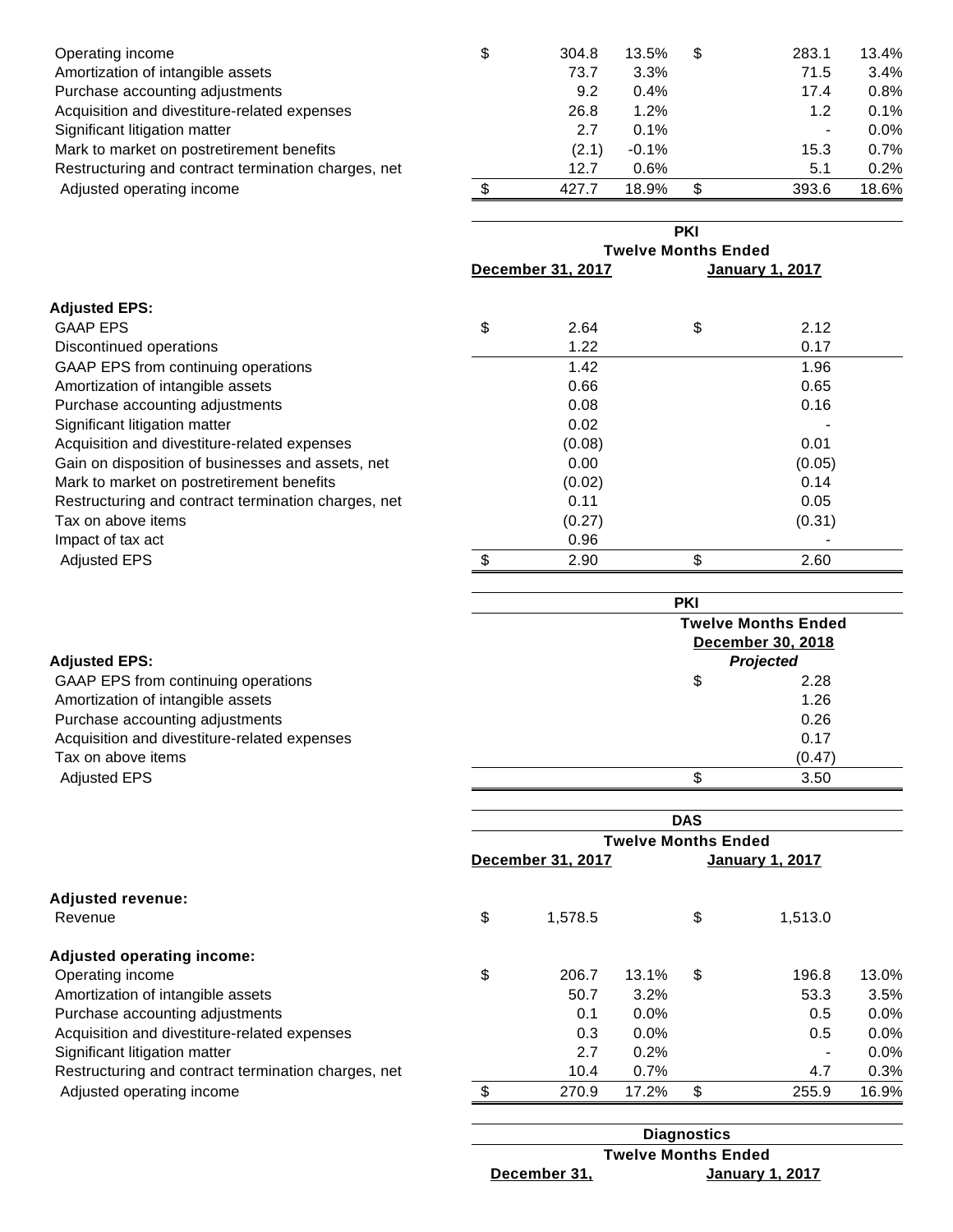| Revenue:<br>Revenue<br>Purchase accounting adjustments | \$ | 678.5<br>0.7 |       | \$<br>602.5<br>0.7 |       |
|--------------------------------------------------------|----|--------------|-------|--------------------|-------|
| Adjusted revenue                                       | ¢  | 679.3        |       | \$<br>603.2        |       |
| <b>Adjusted operating income:</b>                      |    |              |       |                    |       |
| Operating income                                       | \$ | 149.6        | 22.1% | \$<br>149.6        | 24.8% |
| Amortization of intangible assets                      |    | 23.0         | 3.4%  | 18.1               | 3.0%  |
| Purchase accounting adjustments                        |    | 9.2          | 1.3%  | 17.0               | 2.8%  |
| Acquisition and divestiture-related expenses           |    | 26.4         | 3.9%  | 0.7                | 0.1%  |
| Restructuring and contract termination charges, net    |    | 2.2          | 0.3%  | 0.4                | 0.1%  |
| Adjusted operating income                              | \$ | 210.4        | 31.0% | \$<br>185.8        | 30.8% |

**2017**

# **(1) amounts may not sum due to rounding**

# **PerkinElmer, Inc. and Subsidiaries RECONCILIATION OF GAAP TO NON-GAAP FINANCIAL MEASURES (1)**

| <b>PKI</b><br><b>Three</b><br><b>Months</b><br><b>Ended</b><br><b>December</b><br>31, 2017<br>Reported revenue growth<br>13%<br>3%<br>Less: effect of foreign exchange rates<br>Less: effect of acquisitions including purchase accounting adjustments and impact of divested businesses<br>4%<br>6%<br>Organic revenue growth excluding EUROIMMUN<br><b>DAS</b><br><b>Three</b><br><b>Months</b><br><b>Ended</b><br><b>December</b><br>31, 2017<br>Organic revenue growth:<br>Reported revenue growth<br>9%<br>Less: effect of foreign exchange rates<br>3%<br>Less: effect of acquisitions including purchase accounting adjustments and impact of divested<br>0%<br>businesses<br>7%<br>Organic revenue growth<br><b>Diagnostics</b><br><b>Three</b><br><b>Months</b><br><b>Ended</b><br><b>December</b> |                                                    |          |
|-------------------------------------------------------------------------------------------------------------------------------------------------------------------------------------------------------------------------------------------------------------------------------------------------------------------------------------------------------------------------------------------------------------------------------------------------------------------------------------------------------------------------------------------------------------------------------------------------------------------------------------------------------------------------------------------------------------------------------------------------------------------------------------------------------------|----------------------------------------------------|----------|
|                                                                                                                                                                                                                                                                                                                                                                                                                                                                                                                                                                                                                                                                                                                                                                                                             |                                                    |          |
|                                                                                                                                                                                                                                                                                                                                                                                                                                                                                                                                                                                                                                                                                                                                                                                                             |                                                    |          |
|                                                                                                                                                                                                                                                                                                                                                                                                                                                                                                                                                                                                                                                                                                                                                                                                             |                                                    |          |
|                                                                                                                                                                                                                                                                                                                                                                                                                                                                                                                                                                                                                                                                                                                                                                                                             |                                                    |          |
|                                                                                                                                                                                                                                                                                                                                                                                                                                                                                                                                                                                                                                                                                                                                                                                                             |                                                    |          |
|                                                                                                                                                                                                                                                                                                                                                                                                                                                                                                                                                                                                                                                                                                                                                                                                             |                                                    |          |
|                                                                                                                                                                                                                                                                                                                                                                                                                                                                                                                                                                                                                                                                                                                                                                                                             | <b>Organic revenue growth excluding EUROIMMUN:</b> |          |
|                                                                                                                                                                                                                                                                                                                                                                                                                                                                                                                                                                                                                                                                                                                                                                                                             |                                                    |          |
|                                                                                                                                                                                                                                                                                                                                                                                                                                                                                                                                                                                                                                                                                                                                                                                                             |                                                    |          |
|                                                                                                                                                                                                                                                                                                                                                                                                                                                                                                                                                                                                                                                                                                                                                                                                             |                                                    |          |
|                                                                                                                                                                                                                                                                                                                                                                                                                                                                                                                                                                                                                                                                                                                                                                                                             |                                                    |          |
|                                                                                                                                                                                                                                                                                                                                                                                                                                                                                                                                                                                                                                                                                                                                                                                                             |                                                    |          |
|                                                                                                                                                                                                                                                                                                                                                                                                                                                                                                                                                                                                                                                                                                                                                                                                             |                                                    |          |
|                                                                                                                                                                                                                                                                                                                                                                                                                                                                                                                                                                                                                                                                                                                                                                                                             |                                                    |          |
|                                                                                                                                                                                                                                                                                                                                                                                                                                                                                                                                                                                                                                                                                                                                                                                                             |                                                    |          |
|                                                                                                                                                                                                                                                                                                                                                                                                                                                                                                                                                                                                                                                                                                                                                                                                             |                                                    |          |
|                                                                                                                                                                                                                                                                                                                                                                                                                                                                                                                                                                                                                                                                                                                                                                                                             |                                                    |          |
|                                                                                                                                                                                                                                                                                                                                                                                                                                                                                                                                                                                                                                                                                                                                                                                                             |                                                    |          |
|                                                                                                                                                                                                                                                                                                                                                                                                                                                                                                                                                                                                                                                                                                                                                                                                             |                                                    |          |
|                                                                                                                                                                                                                                                                                                                                                                                                                                                                                                                                                                                                                                                                                                                                                                                                             |                                                    |          |
|                                                                                                                                                                                                                                                                                                                                                                                                                                                                                                                                                                                                                                                                                                                                                                                                             |                                                    |          |
|                                                                                                                                                                                                                                                                                                                                                                                                                                                                                                                                                                                                                                                                                                                                                                                                             |                                                    |          |
|                                                                                                                                                                                                                                                                                                                                                                                                                                                                                                                                                                                                                                                                                                                                                                                                             |                                                    |          |
|                                                                                                                                                                                                                                                                                                                                                                                                                                                                                                                                                                                                                                                                                                                                                                                                             |                                                    |          |
|                                                                                                                                                                                                                                                                                                                                                                                                                                                                                                                                                                                                                                                                                                                                                                                                             |                                                    |          |
|                                                                                                                                                                                                                                                                                                                                                                                                                                                                                                                                                                                                                                                                                                                                                                                                             |                                                    |          |
|                                                                                                                                                                                                                                                                                                                                                                                                                                                                                                                                                                                                                                                                                                                                                                                                             |                                                    |          |
|                                                                                                                                                                                                                                                                                                                                                                                                                                                                                                                                                                                                                                                                                                                                                                                                             |                                                    |          |
|                                                                                                                                                                                                                                                                                                                                                                                                                                                                                                                                                                                                                                                                                                                                                                                                             |                                                    |          |
|                                                                                                                                                                                                                                                                                                                                                                                                                                                                                                                                                                                                                                                                                                                                                                                                             |                                                    |          |
|                                                                                                                                                                                                                                                                                                                                                                                                                                                                                                                                                                                                                                                                                                                                                                                                             |                                                    |          |
|                                                                                                                                                                                                                                                                                                                                                                                                                                                                                                                                                                                                                                                                                                                                                                                                             |                                                    |          |
|                                                                                                                                                                                                                                                                                                                                                                                                                                                                                                                                                                                                                                                                                                                                                                                                             |                                                    | 31, 2017 |

# **Organic revenue growth excluding EUROIMMUN:** Reported revenue growth 23%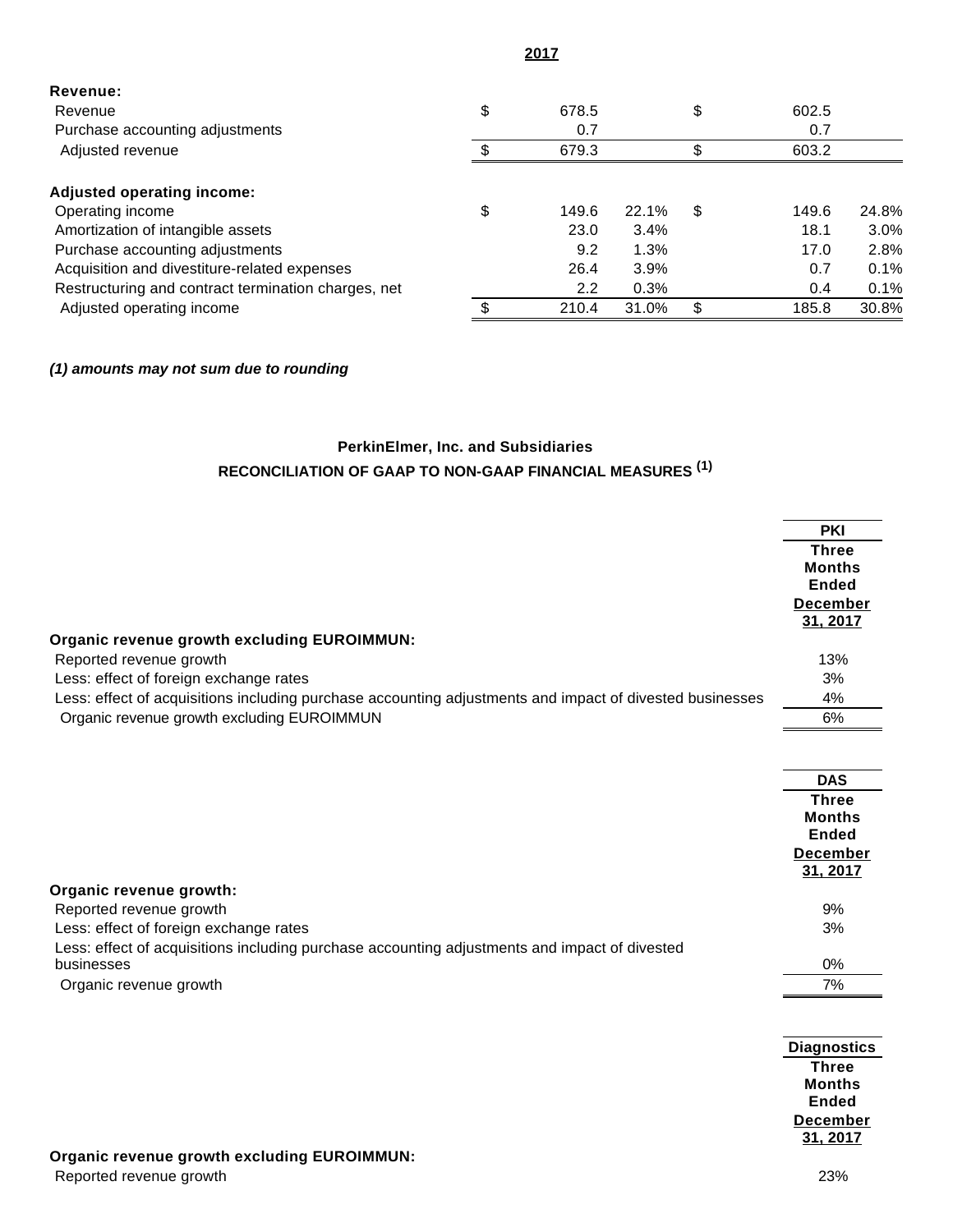| Less: effect of foreign exchange rates                                                        | 3%  |
|-----------------------------------------------------------------------------------------------|-----|
| Less: effect of acquisitions including purchase accounting adjustments and impact of divested |     |
| businesses                                                                                    | 14% |
| Organic revenue growth excluding EUROIMMUN                                                    | 6%  |
|                                                                                               |     |

**(1) amounts may not sum due to rounding**

# **PerkinElmer, Inc. and Subsidiaries RECONCILIATION OF GAAP TO NON-GAAP FINANCIAL MEASURES (1)**

|                                                                                                          | <b>PKI</b>                      |
|----------------------------------------------------------------------------------------------------------|---------------------------------|
|                                                                                                          | <b>Twelve</b>                   |
|                                                                                                          | <b>Months</b>                   |
|                                                                                                          | <b>Ended</b><br><b>December</b> |
|                                                                                                          | 31, 2017                        |
| Organic revenue growth excluding EUROIMMUN:                                                              |                                 |
| Reported revenue growth                                                                                  | 7%                              |
| Less: effect of foreign exchange rates                                                                   | 0%                              |
| Less: effect of acquisitions including purchase accounting adjustments and impact of divested businesses | 3%                              |
| Organic revenue growth excluding EUROIMMUN                                                               | 4%                              |
|                                                                                                          |                                 |
|                                                                                                          |                                 |
|                                                                                                          | <b>DAS</b>                      |
|                                                                                                          | <b>Twelve</b>                   |
|                                                                                                          | <b>Months</b><br><b>Ended</b>   |
|                                                                                                          | <b>December</b>                 |
|                                                                                                          | 31, 2017                        |
| Organic revenue growth:                                                                                  |                                 |
| Reported revenue growth                                                                                  | 4%                              |
| Less: effect of foreign exchange rates                                                                   | 0%                              |
| Less: effect of acquisitions including purchase accounting adjustments and impact of divested            |                                 |
| businesses                                                                                               | 0%                              |
| Organic revenue growth                                                                                   | 4%                              |
|                                                                                                          |                                 |
|                                                                                                          | <b>Diagnostics</b>              |
|                                                                                                          | <b>Twelve</b>                   |
|                                                                                                          | <b>Months</b>                   |
|                                                                                                          | <b>Ended</b>                    |
|                                                                                                          | <b>December</b><br>31, 2017     |
| Organic revenue growth excluding EUROIMMUN:                                                              |                                 |
| Reported revenue growth                                                                                  | 13%                             |
| Less: effect of foreign exchange rates                                                                   | 1%                              |
| Less: effect of acquisitions including purchase accounting adjustments and impact of divested            |                                 |
| businesses                                                                                               | 7%                              |
| Organic revenue growth excluding EUROIMMUN                                                               | 5%                              |

# **(1) amounts may not sum due to rounding**

## **Explanation of Non-GAAP Financial Measures**

We report our financial results in accordance with GAAP. However, management believes that, in order to more fully understand our short-term and long-term financial and operational trends, investors may wish to consider the impact of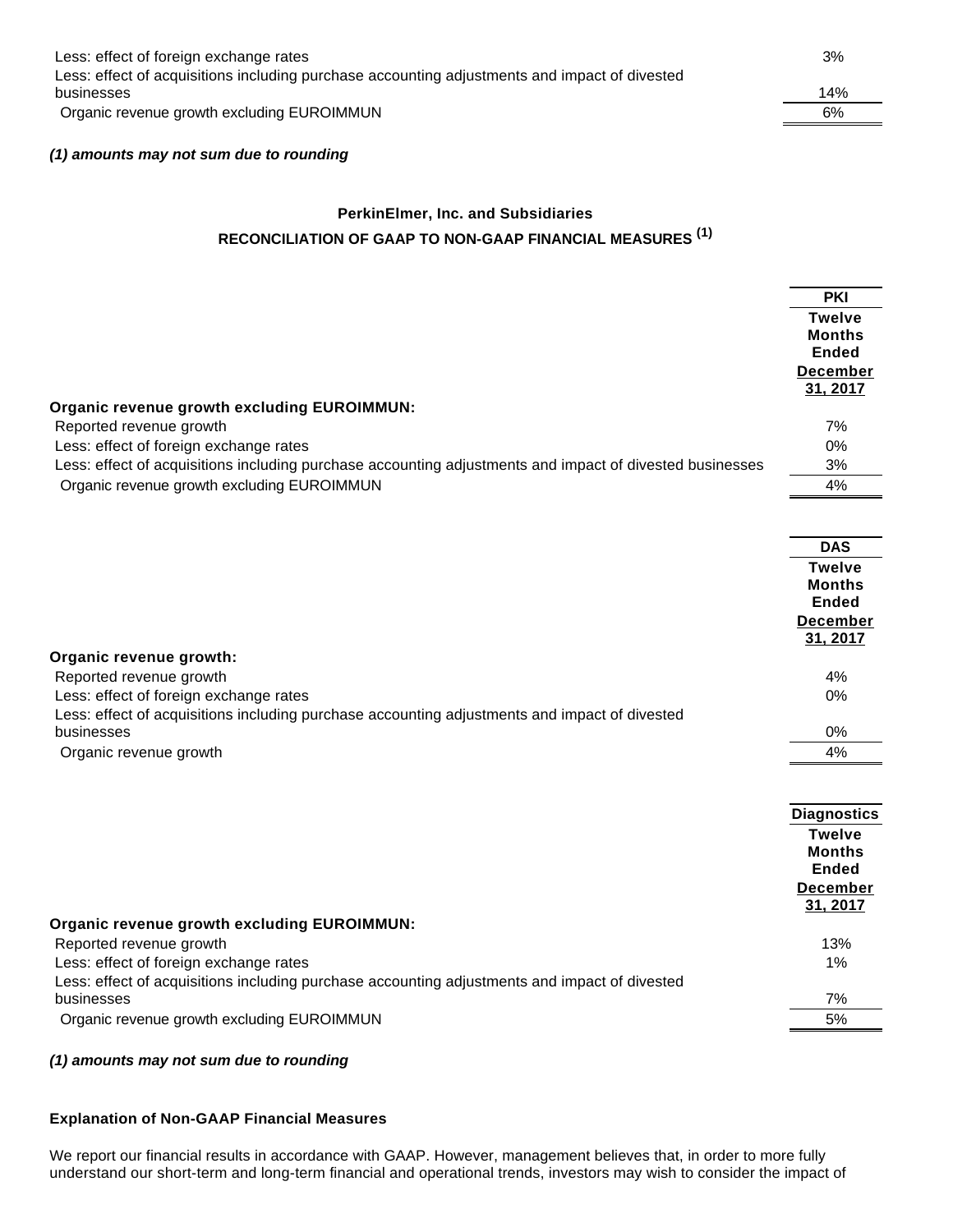certain non-cash, non-recurring or other items, which result from facts and circumstances that vary in frequency and impact on continuing operations. Accordingly, we present non-GAAP financial measures as a supplement to the financial measures we present in accordance with GAAP. These non-GAAP financial measures provide management with additional means to understand and evaluate the operating results and trends in our ongoing business by adjusting for certain non-cash expenses and other items that management believes might otherwise make comparisons of our ongoing business with prior periods more difficult, obscure trends in ongoing operations, or reduce management's ability to make useful forecasts. Management believes these non-GAAP financial measures provide additional means of evaluating period-over-period operating performance. In addition, management understands that some investors and financial analysts find this information helpful in analyzing our financial and operational performance and comparing this performance to our peers and competitors.

We use the term "adjusted revenue" to refer to GAAP revenue, including purchase accounting adjustments for revenue from contracts acquired in acquisitions that will not be fully recognized due to accounting rules. We use the related term "adjusted revenue growth" to refer to the measure of comparing current period adjusted revenue with the corresponding period of the prior year.

We use the term "organic revenue" to refer to GAAP revenue, excluding the effect of foreign currency changes and including acquisitions growth from the comparable prior period, and including purchase accounting adjustments for revenue from contracts acquired in acquisitions that will not be fully recognized due to accounting rules. We also exclude the impact of sales from divested businesses by deducting the effects of divested business revenue from the current and prior periods. We use the related term "organic revenue growth" to refer to the measure of comparing current period organic revenue with the corresponding period of the prior year.

We use the term "adjusted gross margin" to refer to GAAP gross margin, excluding amortization of intangible assets, inventory fair value adjustments related to business acquisitions, and including purchase accounting adjustments for revenue from contracts acquired in acquisitions that will not be fully recognized due to business combination accounting rules. We also exclude adjustments for mark-to-market accounting on post-retirement benefits, therefore only our projected costs have been used to calculate our non-GAAP measure. We use the related term "adjusted gross margin percentage" to refer to adjusted gross margin as a percentage of adjusted revenue.

We use the term "adjusted SG&A expense" to refer to GAAP SG&A expense, excluding amortization of intangible assets, purchase accounting adjustments, acquisition and divestiture-related expenses, significant litigation matters and significant environmental charges. We also exclude adjustments for mark-to-market accounting on post-retirement benefits, therefore only our projected costs have been used to calculate our non-GAAP measure. We use the related term "adjusted SG&A percentage" to refer to adjusted SG&A expense as a percentage of adjusted revenue.

We use the term "adjusted R&D expense" to refer to GAAP R&D expense, excluding amortization of intangible assets. We also exclude adjustments for mark-to-market accounting on post-retirement benefits, therefore only our projected costs have been used to calculate our non-GAAP measure. We use the related term "adjusted R&D percentage" to refer to adjusted R&D expense as a percentage of adjusted revenue.

We use the term "adjusted operating income," to refer to GAAP operating income, including revenue from contracts acquired in acquisitions that will not be fully recognized due to accounting rules, and excluding amortization of intangible assets, other purchase accounting adjustments, acquisition and divestiture-related expenses, significant litigation matters, significant environmental charges, and restructuring and contract termination charges. We also exclude adjustments for mark-to-market accounting on post-retirement benefits, therefore only our projected costs have been used to calculate our non-GAAP measure. We use the related terms "adjusted operating profit percentage," "adjusted operating profit margin," or "adjusted operating margin" to refer to adjusted operating income as a percentage of adjusted revenue.

We use the term "adjusted earnings per share," or "adjusted EPS," to refer to GAAP earnings per share, including revenue from contracts acquired in acquisitions that will not be fully recognized due to accounting rules, and excluding discontinued operations, amortization of intangible assets, other purchase accounting adjustments, acquisition and divestiture-related expenses, significant litigation matters, significant environmental charges, disposition of businesses and assets, net, and restructuring and contract termination charges. We also exclude adjustments for mark-to-market accounting on postretirement benefits, therefore only our projected costs have been used to calculate our non-GAAP measure. We also adjust for any tax impact related to the above items.

Management includes or excludes the effect of each of the items identified below in the applicable non-GAAP financial measure referenced above for the reasons set forth below with respect to that item:

Amortization of intangible assets— purchased intangible assets are amortized over their estimated useful lives and generally cannot be changed or influenced by management after the acquisition. Accordingly, this item is not considered by management in making operating decisions. Management does not believe such charges accurately reflect the performance of our ongoing operations for the period in which such charges are incurred.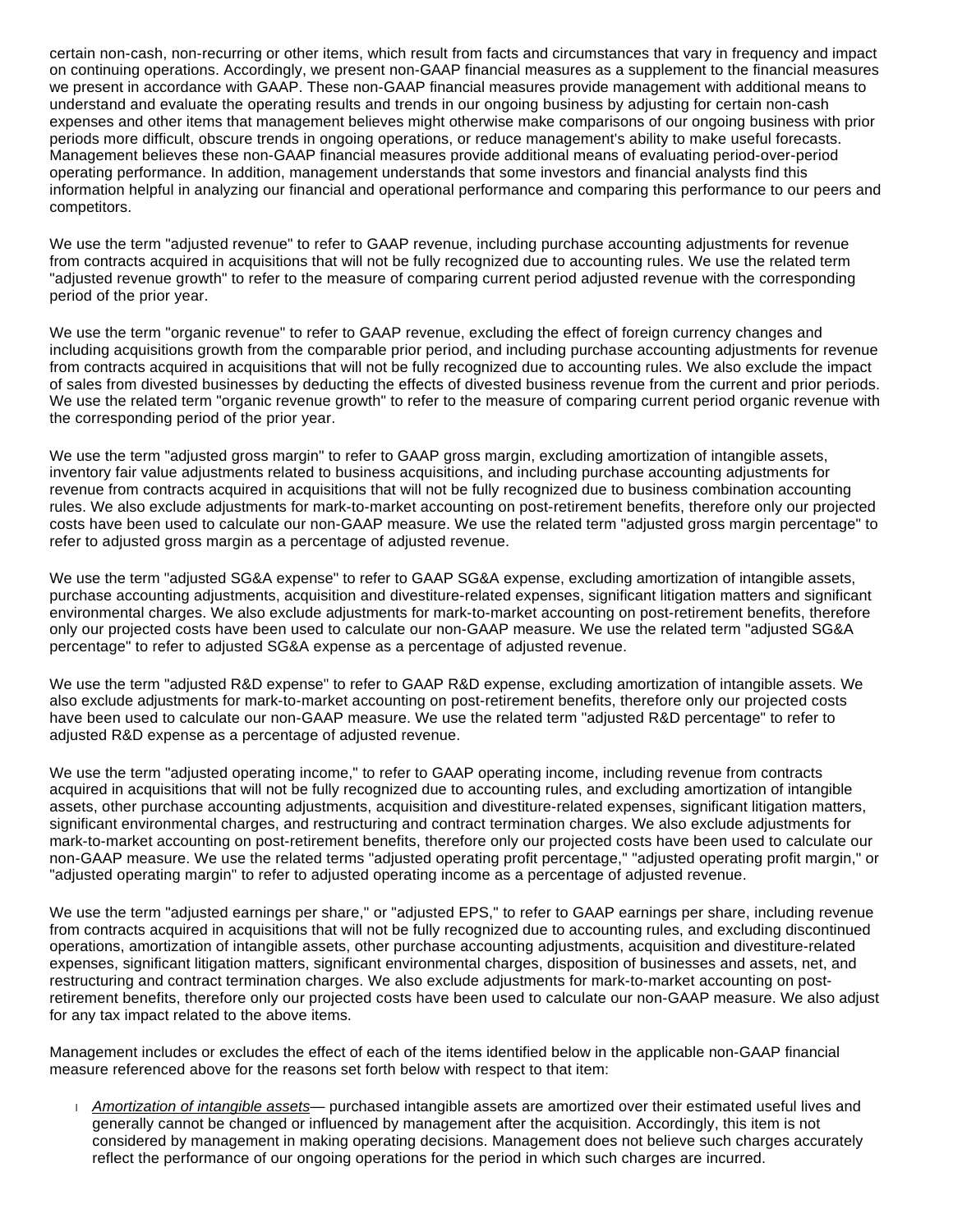- Revenue from contracts acquired in acquisitions that will not be fully recognized due to accounting rules—accounting rules require us to account for the fair value of revenue from contracts assumed in connection with our acquisitions. As a result, our GAAP results reflect the fair value of those revenues, which is not the same as the revenue that otherwise would have been recorded by the acquired entity. We include such revenue in our non-GAAP measures because we believe the fair value of such revenue does not accurately reflect the performance of our ongoing operations for the period in which such revenue is recorded.
- Other purchase accounting adjustments—accounting rules require us to adjust various balance sheet accounts, including inventory and deferred rent balances to fair value at the time of the acquisition. As a result, the expenses for these items in our GAAP results are not the same as what would have been recorded by the acquired entity. Accounting rules also require us to estimate the fair value of contingent consideration at the time of the acquisition, and any subsequent changes to the estimate or payment of the contingent consideration and purchase accounting adjustments are charged to expense or income. We exclude the impact of any changes to contingent consideration from our non-GAAP measures because we believe these expenses or benefits do not accurately reflect the performance of our ongoing operations for the period in which such expenses or benefits are recorded.
- Acquisition and divestiture-related expenses—we incur legal, due diligence, stay bonuses, interest expense, foreign exchange gains and losses, significant acquisition integration expenses and other costs related to acquisitions and divestitures. We exclude these expenses from our non-GAAP measures because we believe they do not reflect the performance of our ongoing operations.
- Restructuring and contract termination charges—restructuring and contract termination expenses consist of employee severance and other exit costs as well as the cost of terminating certain lease agreements or contracts. Management does not believe such costs accurately reflect the performance of our ongoing operations for the period in which such costs are reported.
- Adjustments for mark-to-market accounting on post-retirement benefits—we exclude adjustments for mark-to-market accounting on post-retirement benefits, and therefore only our projected costs are used to calculate our non-GAAP measures. We exclude these adjustments because they do not represent what we believe our investors consider to be costs of producing our products, investments in technology and production, and costs to support our internal operating structure.
- Significant litigation matters—we incurred expenses related to significant litigation matters. Management does not believe such charges accurately reflect the performance of our ongoing operations for the periods in which such charges were incurred.
- Significant environmental charges—we incurred expenses related to significant environmental charges. Management does not believe such charges accurately reflect the performance of our ongoing operations for the periods in which such charges were incurred.
- Disposition of businesses and assets, net—we exclude the impact of gains or losses from the disposition of businesses and assets from our adjusted earnings per share. Management does not believe such gains or losses accurately reflect the performance of our ongoing operations for the period in which such gains or losses are reported.
- Impact of foreign currency changes on the current period—we exclude the impact of foreign currency from these measures by using the prior period's foreign currency exchange rates for the current period because foreign currency exchange rates are subject to volatility and can obscure underlying trends.

The tax effect for discontinued operations is calculated based on the authoritative guidance in the Financial Accounting Standards Board's Accounting Standards Codification 740, Income Taxes. The tax effect for amortization of intangible assets, inventory fair value adjustments related to business acquisitions, changes to the fair values assigned to contingent consideration, other costs related to business acquisitions and divestitures, significant litigation matters, significant environmental charges, adjustments for mark-to-market accounting on post-retirement benefits, disposition of businesses and assets, net, restructuring and contract termination charges, and the revenue from contracts acquired with various acquisitions is calculated based on operational results and applicable jurisdictional law, which contemplates tax rates currently in effect to determine our tax provision. The tax effect for the impact from foreign currency exchange rates on the current period is calculated based on the average rate currently in effect to determine our tax provision.

The non-GAAP financial measures described above are not meant to be considered superior to, or a substitute for, our financial statements prepared in accordance with GAAP. There are material limitations associated with non-GAAP financial measures because they exclude charges that have an effect on our reported results and, therefore, should not be relied upon as the sole financial measures by which to evaluate our financial results. Management compensates and believes that investors should compensate for these limitations by viewing the non-GAAP financial measures in conjunction with the GAAP financial measures. In addition, the non-GAAP financial measures included in this earnings announcement may be different from, and therefore may not be comparable to, similar measures used by other companies.

Each of the non-GAAP financial measures listed above is also used by our management to evaluate our operating performance, communicate our financial results to our Board of Directors, benchmark our results against our historical